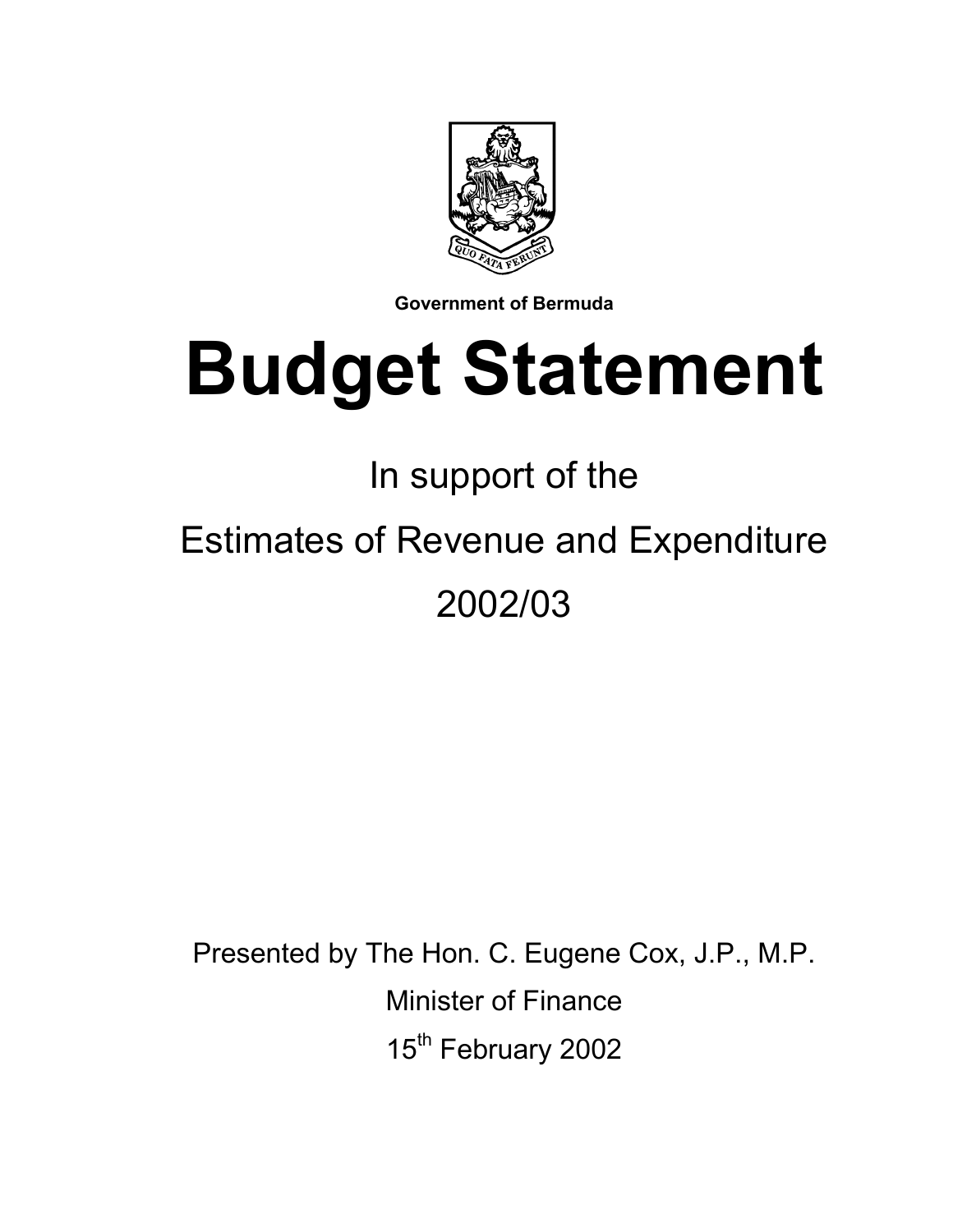### **To His Honour the Speaker and Members of the Honourable House of Assembly**

#### **Mr. Speaker,**

It is once again my privilege to present the country's annual Budget to this Honourable House.

The Budget for 2002/03 is the Progressive Labour Party Government's fourth budget since we came into office with the overwhelming mandate of the Bermudian people in November 1998.

Each of the three previous Budgets that I have presented has been anchored to the Progressive Labour Party's 1998 election platform.

The central thrust of that platform was the establishment of "a viable framework for the reconstruction that is required if all of Bermuda's sons and daughters, regardless of the circumstances of their birth, are to see our country as a land of opportunity for all."

That continues to be the critical framework for our Government's Budget policies, **Mr. Speaker**.

Premier Smith's Administration's prudent, responsible and enterprising approach to fiscal management has seen the release of additional resources to the critical areas of education, training and development, health care, social assistance, housing and law enforcement.

Yet, in achieving this, we have also been successful in maintaining a low and sustainable level of public debt.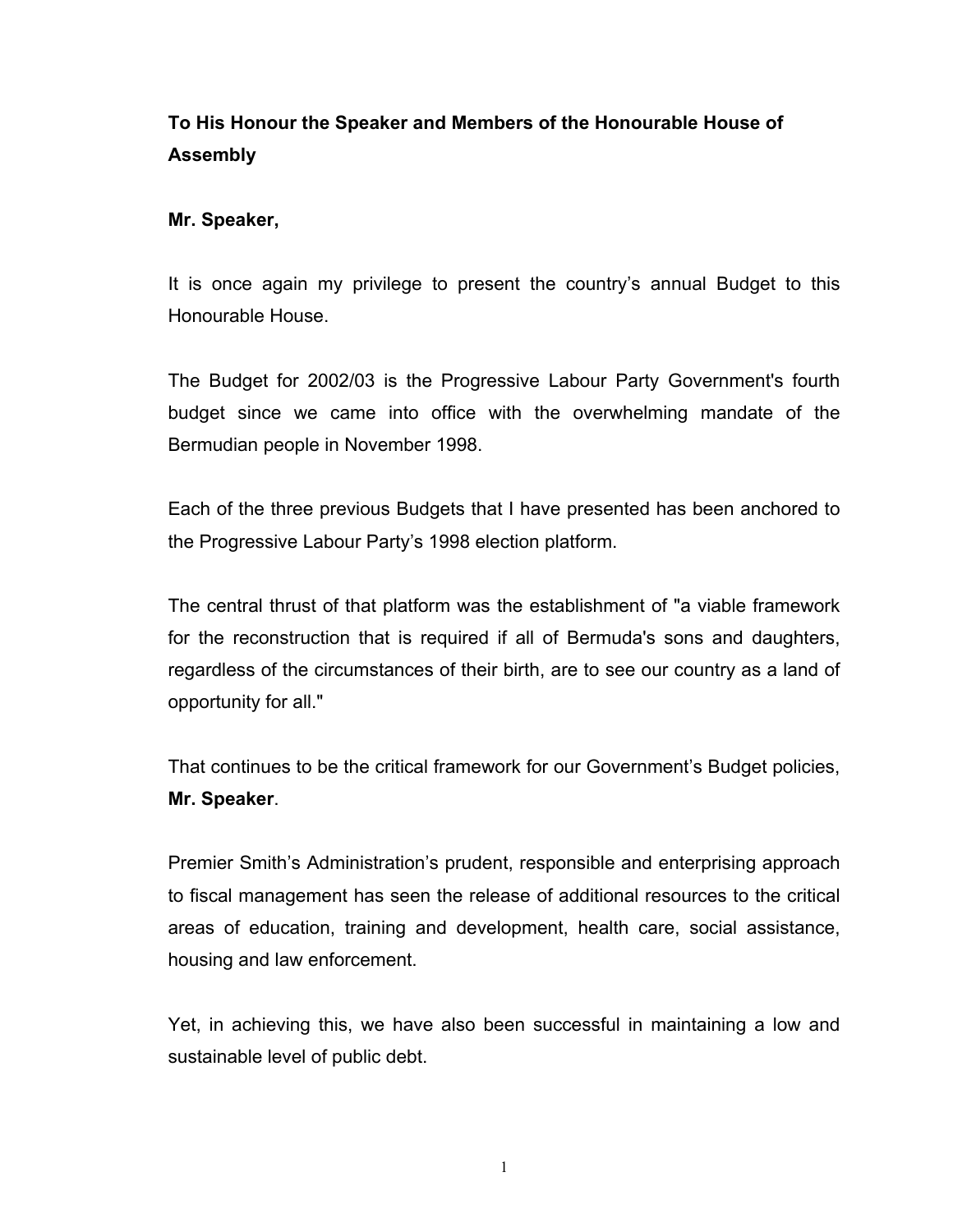The 2002/03 Budget will consolidate the considerable progress that we have achieved in building that viable framework and provide a solid foundation for further advancement in all areas of life in Bermuda.

**Mr. Speaker,** this Government is resolved to continuing to move decisively to produce the circumstances and the means to enable all of the Bermudian people to realise their considerable potential.

To this end, we have set out in this budget to provide a cushion to ease the economic challenges that were triggered by the cataclysmic events of the attack on America on September 11<sup>th</sup> 2001.

It is now generally accepted that September  $11<sup>th</sup>$  was a pivotal point in the global economy and in the history of the world.

The events and the aftermath of that dark day in history have dramatically impacted a world economy that had already been on the slippery slopes of recession and have redefined geo-political relationships for the foreseeable future.

September 11<sup>th</sup> accelerated the spread of the recession in the United States from the manufacturing sector to service industries and further depressed economic activity in Canada, Europe and Asia, and virtually everywhere else.

Nowhere was the impact of the Attack on America more evident than on the travel and tourism industry, globally and in the Americas, in the United States in particular, and certainly, here in Bermuda.

The most ominous index for the travel and tourism industry, a principal pillar of our country's economy, was the virtually global drop in consumer confidence following the events of last September.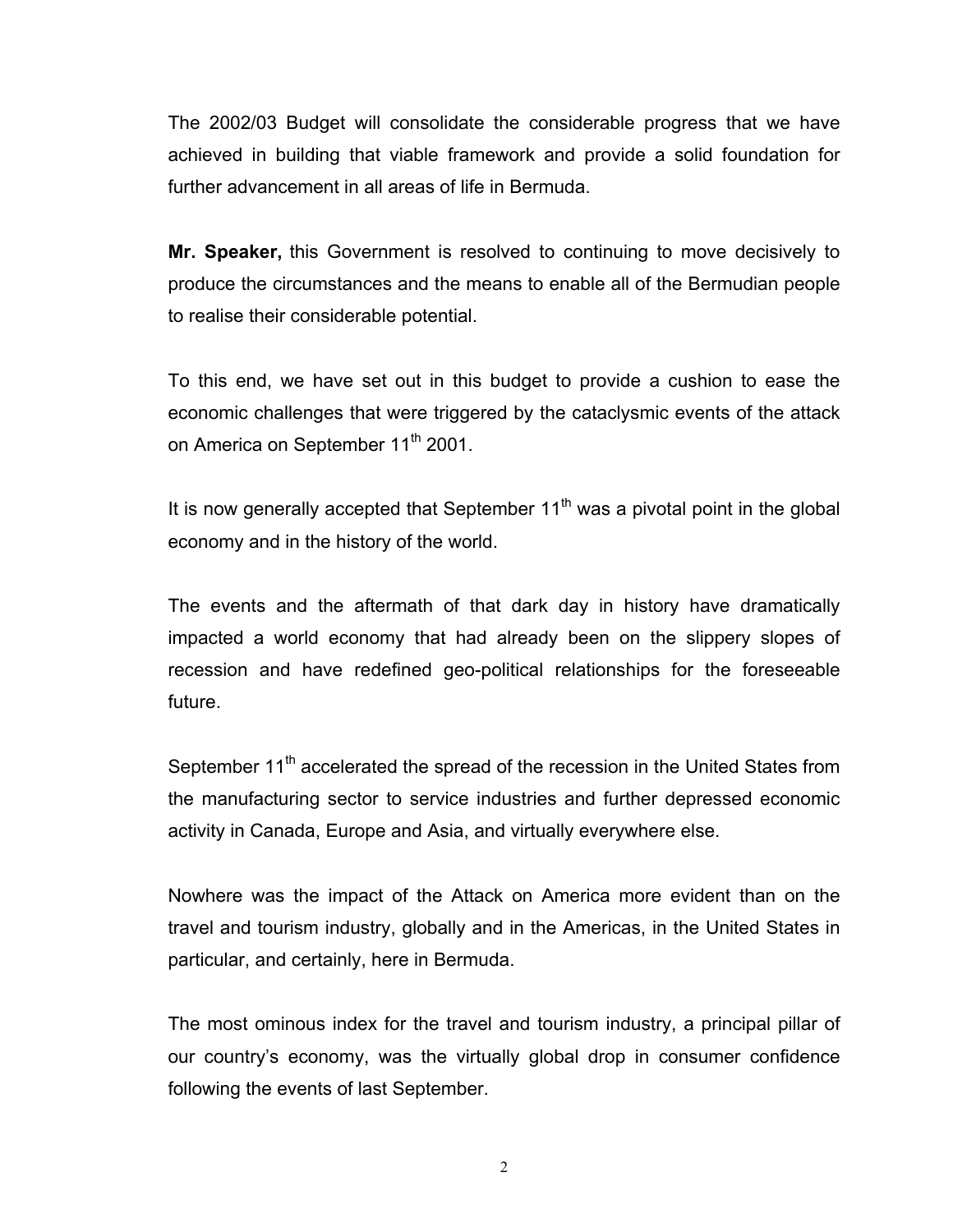**Mr. Speaker,** the challenge for Government's 2002/03 Budget is to ensure that Bermuda avoids any lasting setbacks from the extraordinary economic calculus defined by the terrorists' actions of September 2001.

**Mr. Speaker,** the picture for Bermuda is both positive and negative. On the one hand our tourism sector has been dealt a severe blow. Persons with low or fixed incomes are finding it more difficult to make ends meet and unemployment is estimated to have risen.

On the other hand, the insurance industry and related financial services are showing increased growth.

It is clear that the year ahead will be extremely challenging because of a number of medium term economic factors. But Bermuda's economy is resilient; moreover, Government has a clear vision of Bermuda's potential for further development.

Our task is to mobilise all of our country's human and natural resources in strategic programmes to move Bermuda forward and to put our economy on a sustainable upward curve.

In pursuing appropriate growth strategies, Government remains ever conscious of the need for true inclusion in the development process, particularly at this time of challenge.

We shall exclude no one; we shall leave no one behind.

Those who have contributed the labour and capital to bring our economy to this juncture must also be included.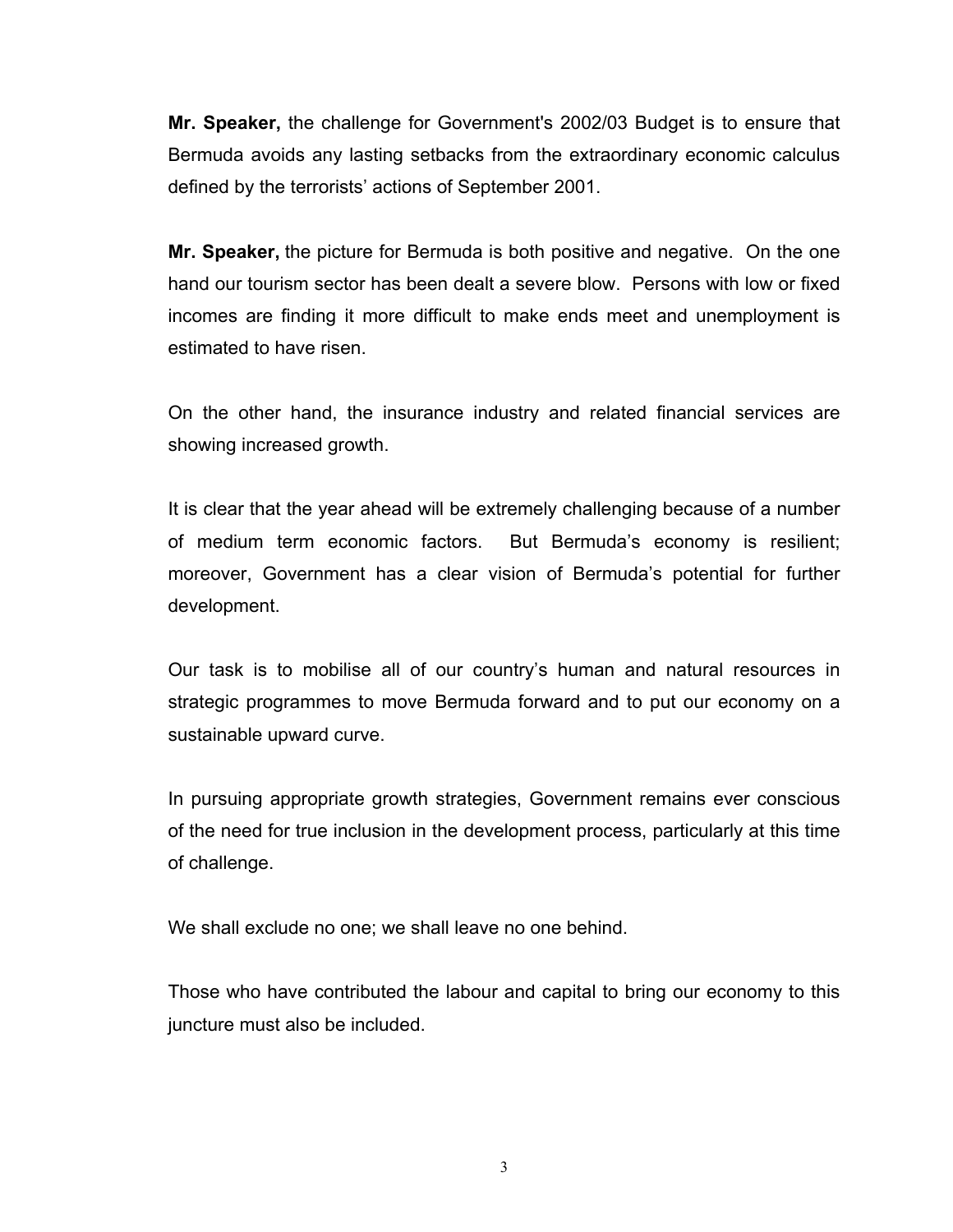Accordingly, Government's 2002/03 Budget will focus, in particular, on the needs of those economically vulnerable individuals and businesses in our community.

**Mr. Speaker,** this Budget has a twofold objective:

- 1. To help stabilize and rejuvenate businesses that have been hardest hit by the recession; and,
- 2. To strengthen social cohesion in our community.

**Mr. Speaker,** In order to achieve these two objectives, Government's budget strategy for 2002/03 includes a combination of tax relief, benefit increases, and an historic addition to Bermuda's social policy framework.

But, I turn first to the economic background.

### **Recent Developments and the Outlook for 2002**

**Mr. Speaker**, let me take a few moments to summarize the recent economic trends and to sketch the outlook for 2002 and the forthcoming fiscal year.

Government's main economic objective is to maintain a stable and sustainable level of economic growth and development while bringing about rising prosperity through the creation of economic and employment opportunities for all members of our community.

During this administration's tenure, the economy has expanded. Gross Domestic Product (GDP) has increased by 2.7 per cent annually and more than 2,100 jobs have been created.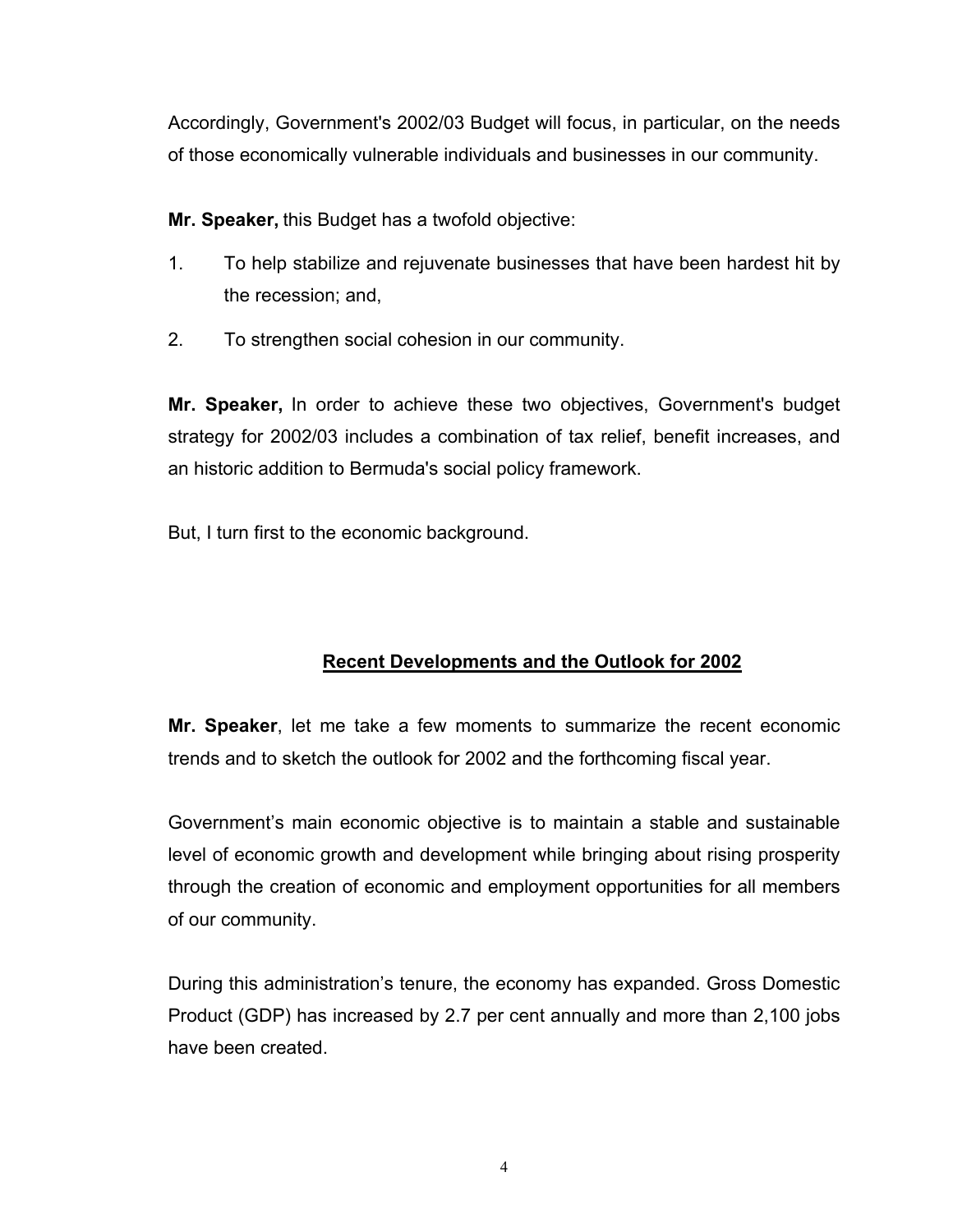Preliminary data for 2001 suggest that GDP growth reflected the sharp decline in output from the tourism sector in the last quarter of the year, with a marginally negative result of -0.2 per cent.

Inflation in 2001 was 2.9 per cent. And, assuming no sharp increases in oil prices, consumer price inflation (CPI) is forecast to remain below 3 per cent this year.

Changes in employment levels were mixed across the various industry sectors with declines in manufacturing, utilities, retail, hospitality and public administration overshadowing an expansion in agriculture, construction, business services and international business. Taking the economy as a whole, total jobs declined by 1.5 per cent in 2001.

The outlook for 2002 remains mixed. Industry-specific performance and prospects range from projected declines, to no growth at all, to fairly robust levels of economic activity.

It is no secret that the tourism-related sector (hotels, restaurants, retail shops, and transport services) was severely affected by fewer visitors and reduced visitor spending in 2001. The difficulties already existing in this sector were further compounded by the events of September  $11<sup>th</sup>$ . This negative impact is expected to dampen economic activity during the first six months of this year. The Bermuda Hotel Association has already forecast that occupancy levels for the first half of 2002 will be 15 per cent below those for the comparable period in 2001.

In the face of this unpromising outlook, the industry, through the Bermuda Alliance for Tourism (BAT) – a public-private partnership – has mapped out a vigorous strategy aimed at reducing air access costs from U.S. gateway cities to Bermuda, while maintaining the frequency of airlift.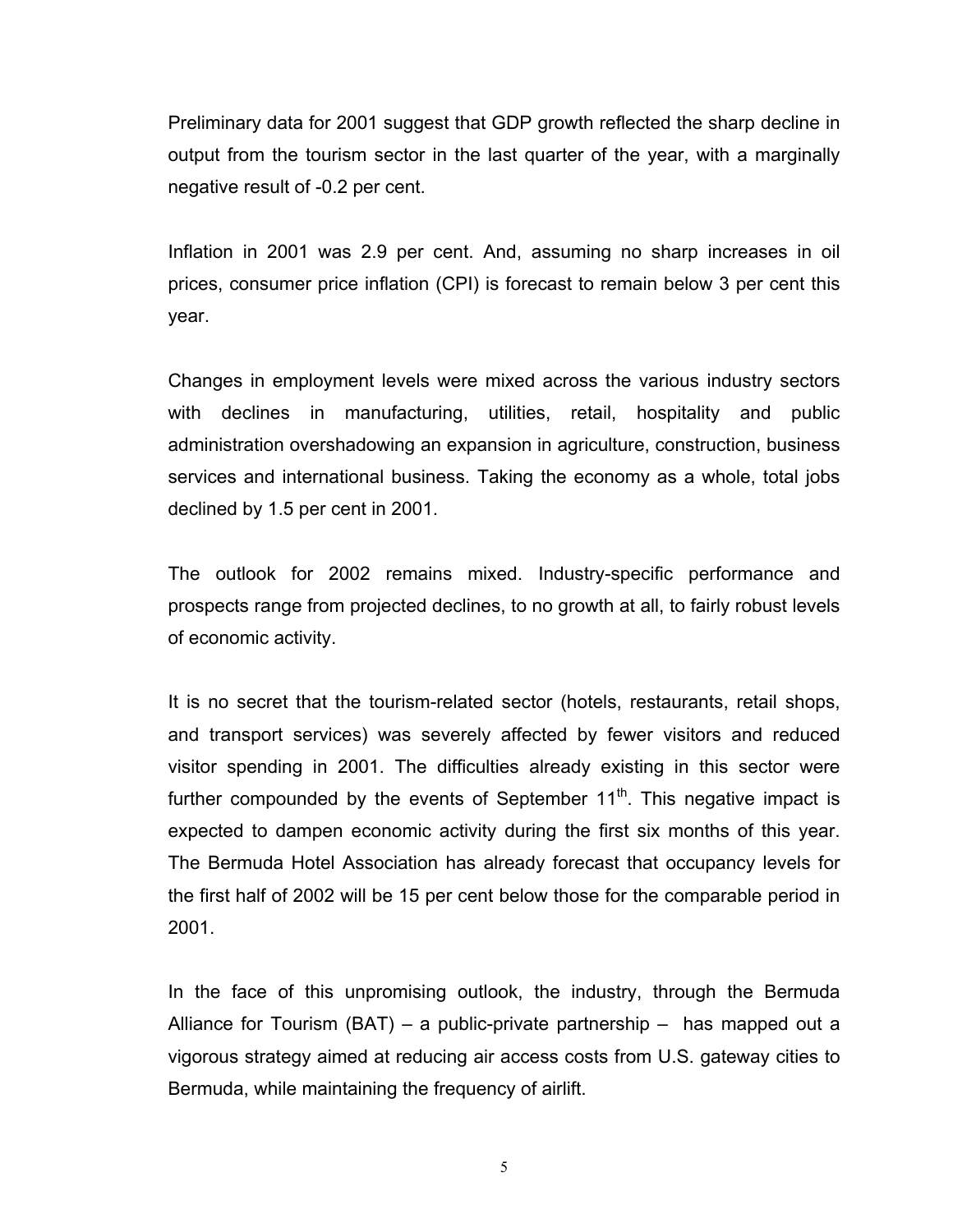The strategy includes increasing Bermuda' profile as a vacation destination in the top five markets of New York, Boston, Washington, D.C., Philadelphia and Atlanta. The need for this higher profile is supported by recent marketing data which indicate that Bermuda is not included in the decision when a selection of destination is made by households with the financial capacity to enjoy a Bermuda vacation.

**Mr. Speaker**, other sectors of Bermuda's economy including construction, utilities, and local manufacturing can expect low-to-moderate growth in 2002. The construction industry will be of particular importance as the sector has been operating at full capacity for the last several years. A moderately high level of activity is expected in 2002. Although, major projects like the world headquarters for the ACE group of companies and XL Capital Limited were substantially completed in 2001, there are a number of other large projects now in progress and indications are that smaller construction jobs that were previously on hold are now coming on line. Such construction activity will help to bolster domestic demand in the economy.

**Mr. Speaker**, The fastest growing sector of Bermuda's economy is financial services. The sector was buoyant in 2001, and moderate growth is expected to continue in 2002. In the wake of September  $11<sup>th</sup>$ , there has been heightened interest in Bermuda as an insurance and reinsurance domicile. During the last few months, eight major insurance and reinsurance companies have been incorporated and more than \$10 billion of new capital has been injected into Bermuda's market.

It is expected that this development will spur the creation of new jobs as well as create demand for additional office space and residential accommodation, and give a boost to consumer spending.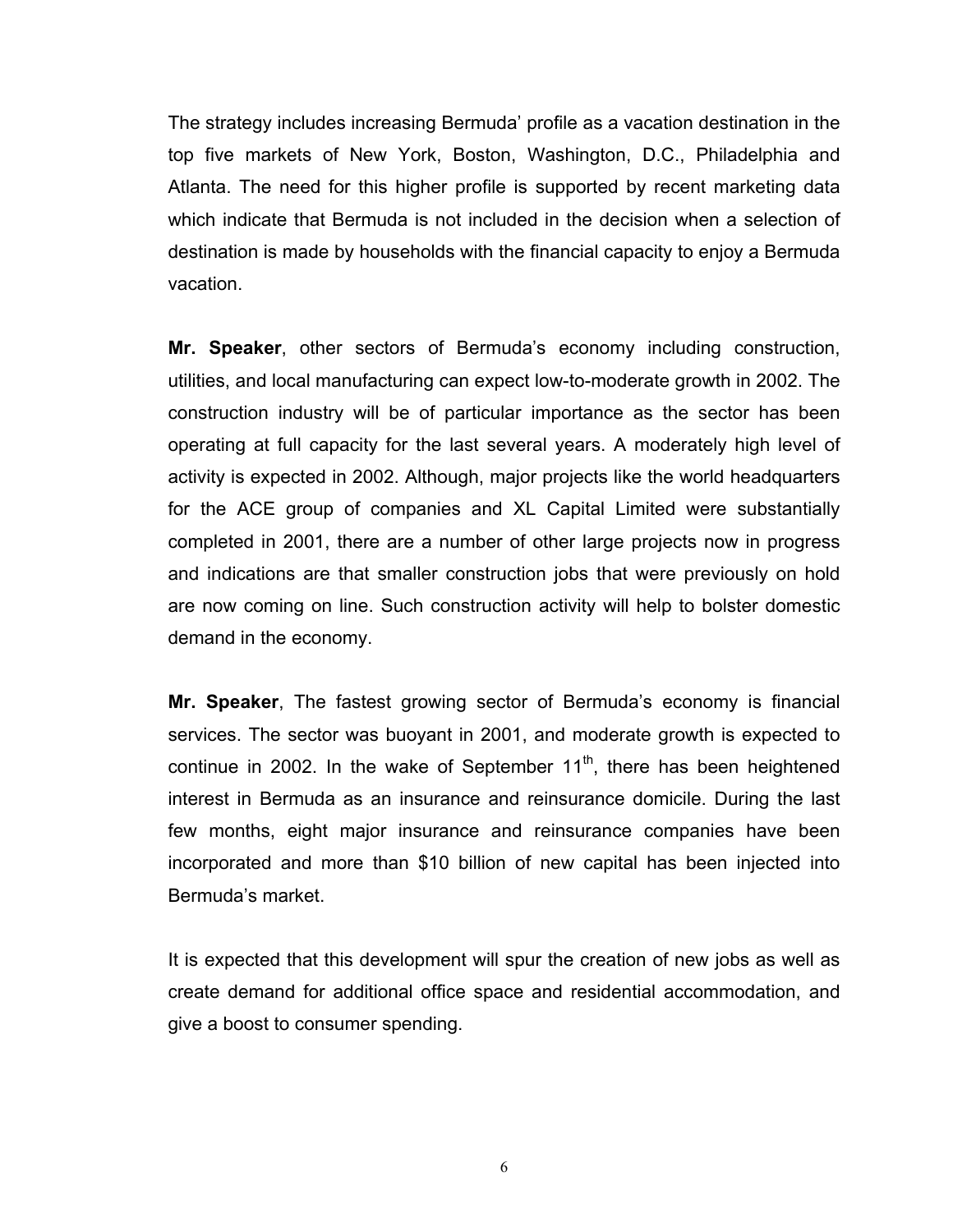The banking sector also remains strong, and employment levels in this arena are expected to be stable.

Taking the Bermuda economy as a whole, real GDP is forecast to contract by about 1.5 per cent in 2002.

Such an outcome depends upon the United States emerging from recession well before the end of this summer. The recent news of positive growth in the United States economy during the fourth quarter of 2001 is an encouraging sign.

If the recession in the United States lasts longer than projected, the adverse impact on Bermuda will be greater than currently anticipated. On the other hand, there is also a chance of a smaller contraction in the overall economy; if growth sectors, such as financial services, perform exceptionally well.

#### **Review of Revenue and Expenditure**

**Mr. Speaker**, Government's main fiscal policy objective is to ensure that expenditure and taxation impact the community in a positive and equitable manner. This outcome is made possible by strict adherence to the principles of transparency, accountability, fairness and efficiency that underlie both Government's revenue-raising measures and its spending decisions.

This Government's fiscal stance has always been that it will borrow to invest in the future of this country and not to pay for current programmes. In other words, we will only borrow to pay for infrastructure and other hard assets that will serve our citizens for many years to come.

To that end, Government has set a statutory ceiling on public debt at \$250 million, a very conservative level, roughly equivalent to 7 per cent of GDP. It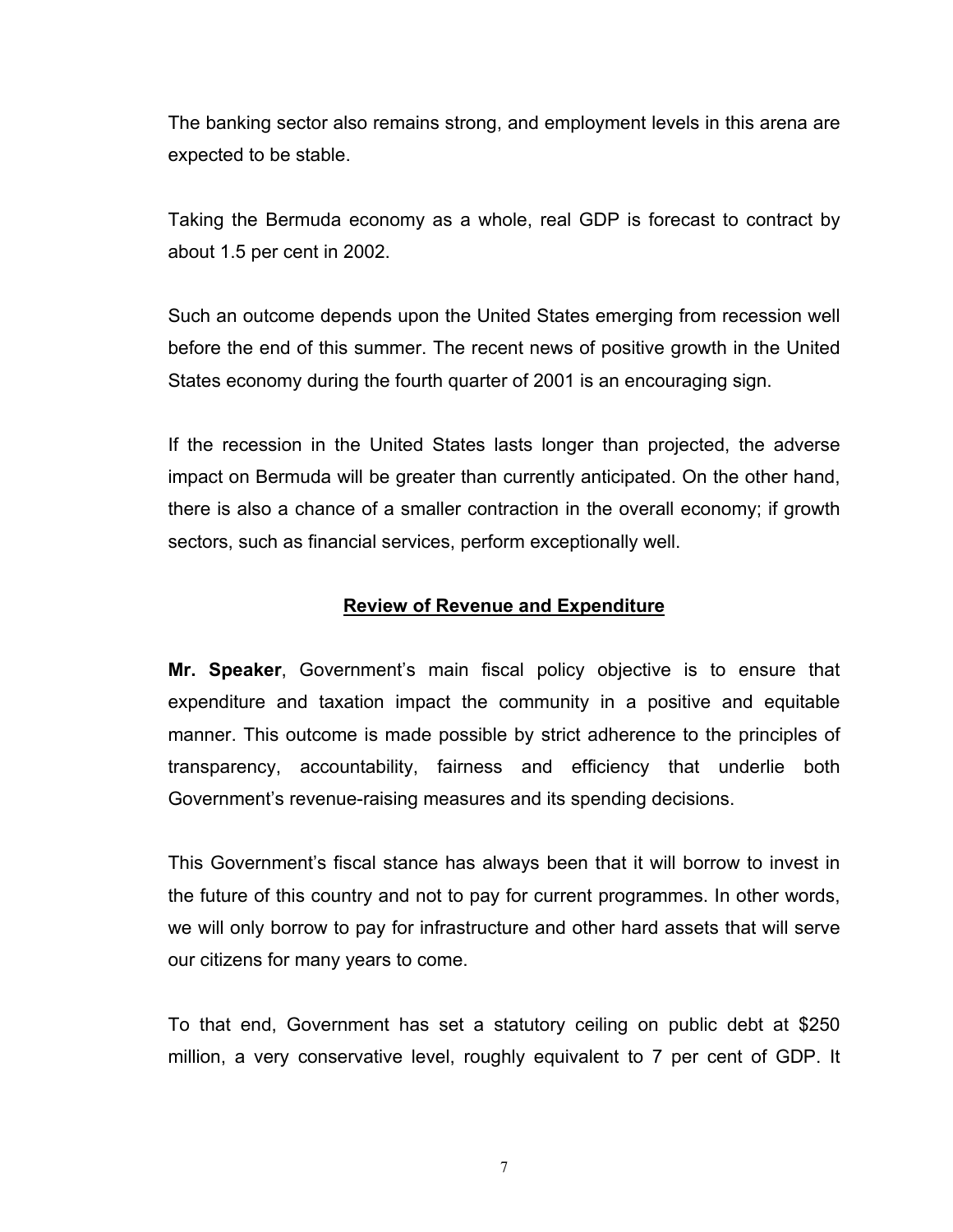should be noted that in many other countries, including the G7 countries, debt to GDP ratios average in excess of 30 per cent.

Within the prudent limits of this fiscal stance, Government then strikes a spending balance between the short term delivery of key public services in education, health care, social security, housing, public transportation and law enforcement, on the one hand; and, investment in Bermuda's infrastructure for the long term, on the other hand.

**Mr. Speaker**, there is also sufficient flexibility within Government's fiscal policy to allow its use as a tool to help maintain macro-economic stability. This flexibility allows Government, through its management of fiscal balances, to boost aggregate demand when the economy is slowing and to dampen aggregate demand when the level of economic activity is overly brisk. The resultant stability sustains consumer and business confidence and provides the environment for continued economic growth and development during periods of flux in the business or economic cycle.

**Mr. Speaker**, as macro-economic stability is another primary Government objective, I am pleased to report that Moody's Investors Service recently confirmed Bermuda's foreign currency debt rating at Aa1. In its November 2001 report, Moody's stated that this rating reflected Bermuda's favourable macroeconomic fundamentals, high per capita income, prudent fiscal management and low debt ratios.

The Moody's rating report is a positive endorsement of Government's policy response to the economic challenges arising from September  $11<sup>th</sup>$ .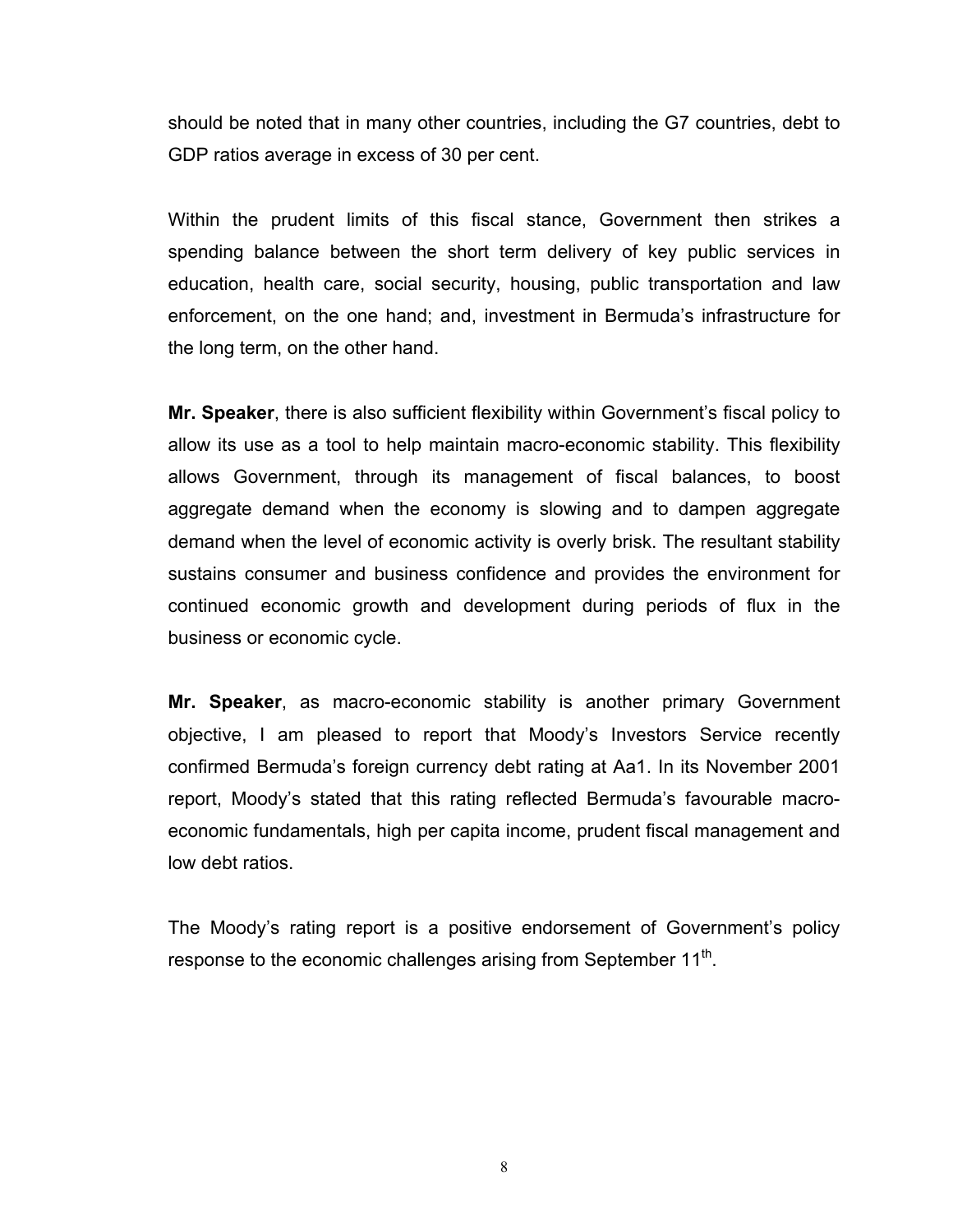#### **Revenue**

**Mr. Speaker**, Government instituted a formal mid-year assessment of economic and financial conditions in Bermuda in the 2001/02 budget year, and by a quirk of fate, the timing of the assessment coincided with the September  $11<sup>th</sup>$  attacks on the United States.

Following this mid-year assessment, Government announced a downward revision of the revenue target for fiscal 2001/02. The revised revenue estimate for the current financial year is \$609.1 million, representing a shortfall of 2.9 per cent on the original revenue target of \$627.3 million.

Major items contributing to the overall decline were decreases in Payroll Tax, Customs Duty and tourism-related revenue streams – such as Hotel Occupancy Tax, Departure Taxes and Timeshare Taxes. Decreases in Post Office receipts and bus fares were also contributing factors.

It is estimated that Payroll Tax receipts will be off by \$8.6 million, with the Payroll tax relief package accounting for approximately 56 per cent of the expected decline. The weaker economy caused by the impact of September 11<sup>th</sup> accounts for the balance of the expected shortfall in Payroll Tax receipts.

The combined shortfall on the tourism-related revenue streams, which were severely impacted by the economic fallout from September  $11<sup>th</sup>$ , is \$7.8 million, a decrease of some 21 per cent.

The projected decline in Customs Duty is attributable to two primary causes: one, a reduced volume of imports in the second half of the fiscal year; and, two, the effect of the Hotels Concession Act 2000 which has provided duty relief on the import of materials and equipment for hotel development and refurbishment.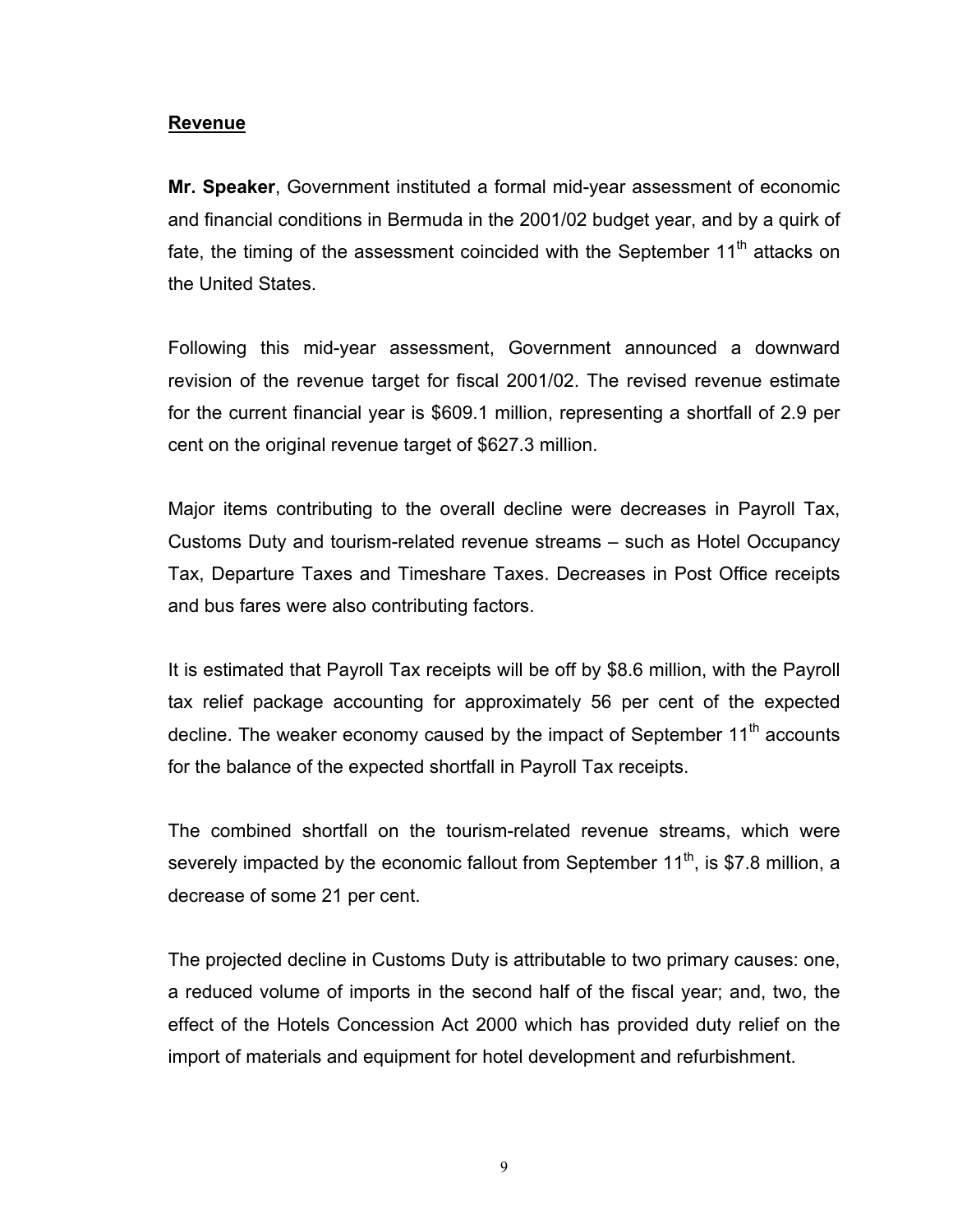**Mr. Speaker**, the impact on Government's revenue was severe, but not fatal. Government's financial position at the beginning of the fiscal year 2001/02 was favourable and our financial reserves were sufficient to help absorb the impact of the economic fallout from September  $11<sup>th</sup>$ .

#### **Expenditure**

**Mr. Speaker**, the additional resources allocated to key public services in Government's previous Budget were primarily directed to education, health care, public safety and housing.

Government's commitment to improving the standard of public education has been paramount in our public policy considerations. The additional resources devoted to education during our first term have contributed to a marked improvement in learning and attendance.

At the primary school level, student-teacher ratios in P1, P2 and P3 are now 15:1. These smaller class sizes have enhanced individualized instruction, accommodated different learning styles and resulted in higher test scores.

Last year, \$694,000 was allocated for the restructuring of the primary school curriculum in all core subject areas including Mathematics, English, Science, Arts and Physical Education.

The Ministry of Education and Development has completed the new curriculum and it is currently being piloted by primary school teachers in P1- P6 classrooms for feedback pending finalization.

**Mr. Speaker**, a sound primary school education provides the foundation on which to build a life of continuous learning. This Government can be proud of the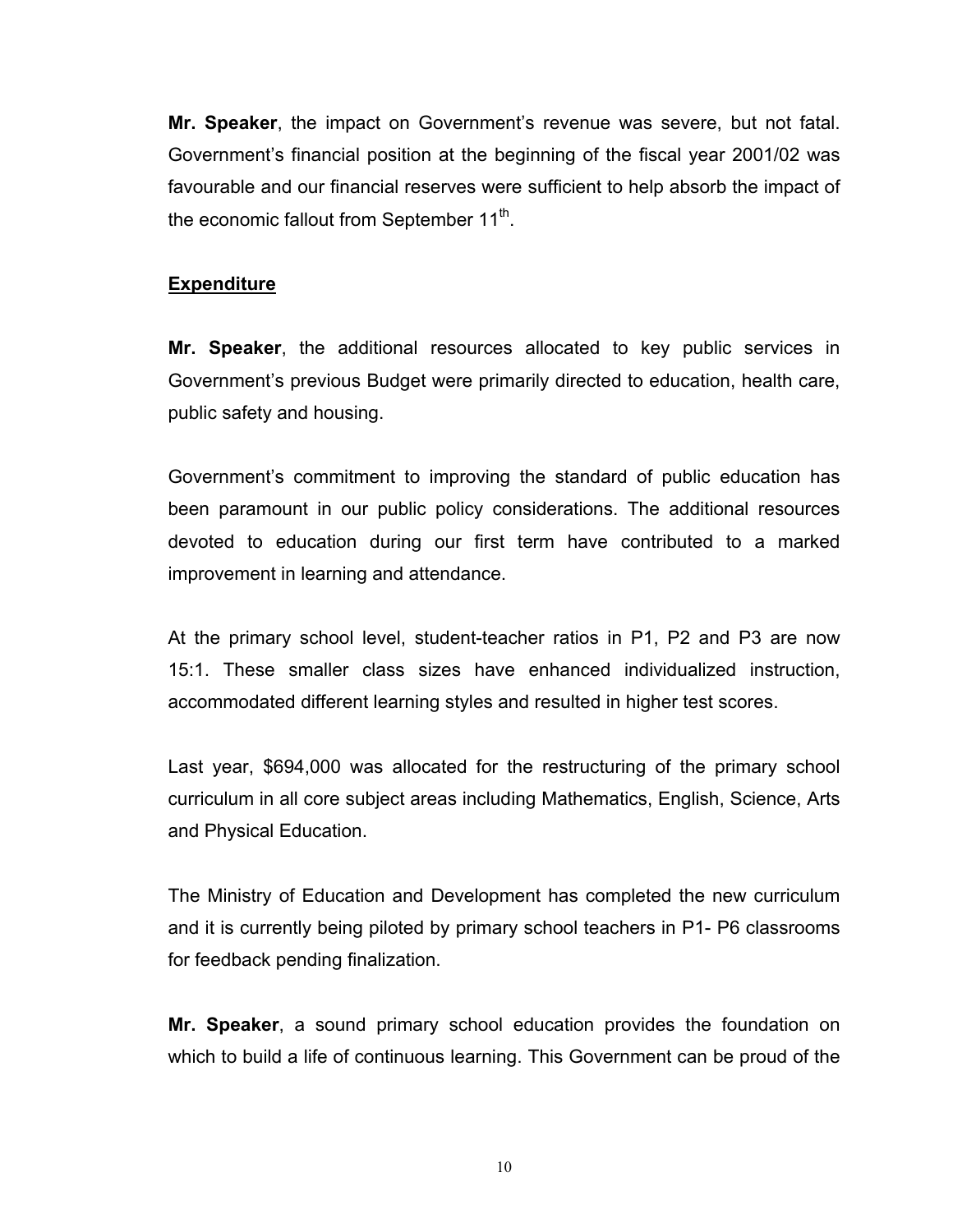fact that it has raised the education standard while continuing to seek further progress for the life-long benefit of our young people.

**Mr. Speaker**, few things are more precious than one's good health. In keeping with our promise to improve the quality of health services and the access to care, Government has released additional resources to the Ministry of Health and Family Services. New funding provided in last year's Budget supported the recruitment of one additional Public Health Nurse, two Community Health Nurses and a Co-ordinator of Speech and Language Services.

In addition, the Ministry continued to make progress in redesigning the reimbursement system for hospital, physicians and other health care providers. It is anticipated that potential savings from the options under consideration could range from \$8.5 to \$15 million.

**Mr. Speaker**, in last year's Budget, an additional \$5.7 million was provided to improve conditions and programmes in a variety of areas concerning public safety. The sum of \$1 million was also invested in the newly equipped Police Station at Southside and some \$395,000 was provided to increase the number of Reserve Police Officers. The Prison Service received a net injection of \$730,000 to provide funding for additional staff and rehabilitation programmes. The most significant event in this area was the launch of Government's Alternatives to Incarceration Initiative at a cost of \$2.2 million.

**Mr. Speaker**, several unexpected developments created a necessity for supplementary estimates for 2001/02, totaling \$4.8 million, to be requested. Of this total, \$313,500 represents the reallocation of previous appropriations to another purpose, therefore these sums are budget-neutral.

**Mr. Speaker**, included in this category is \$224,500 for additional expenses related to the Smithsonian Folklife Festival that was held in Washington DC last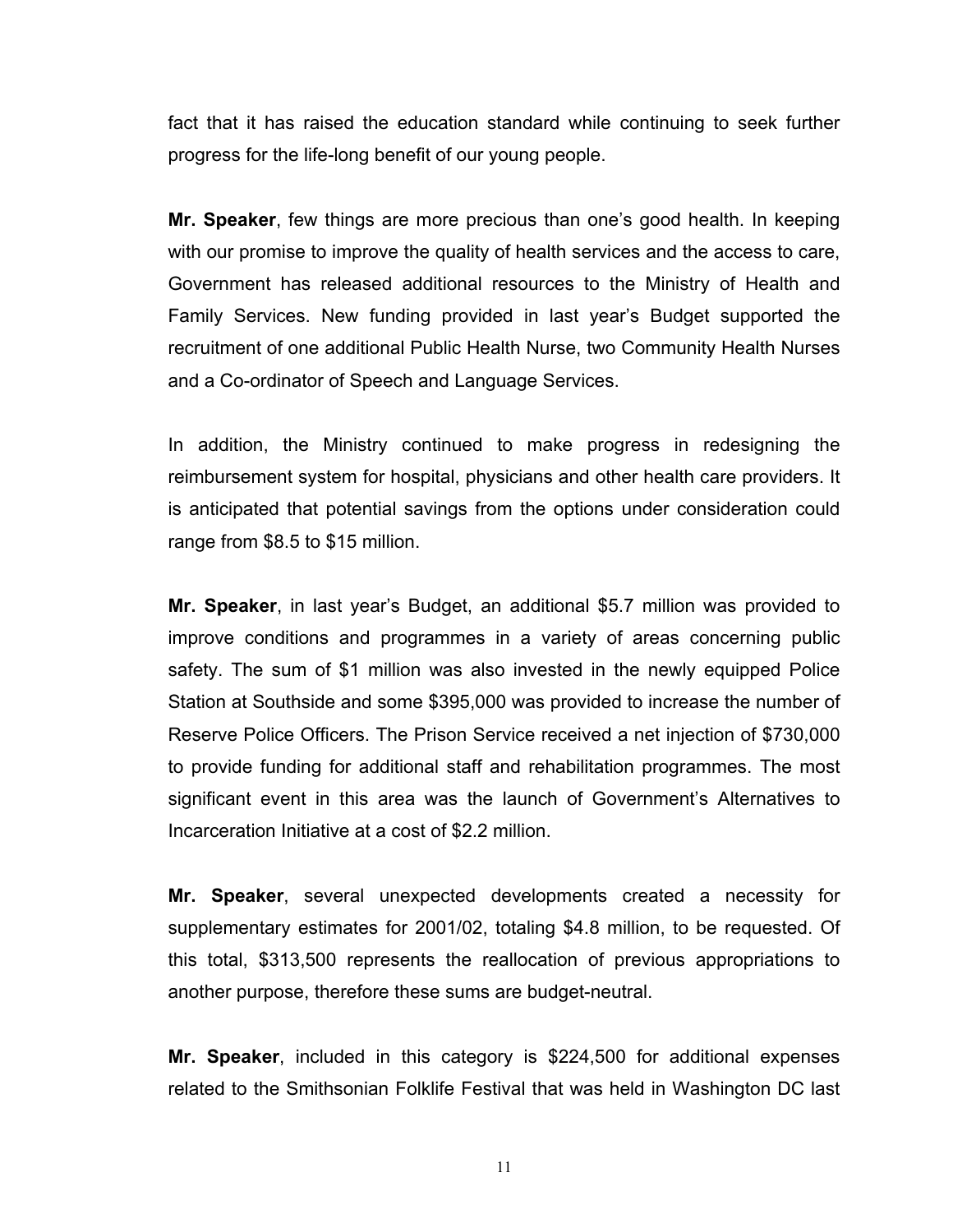summer. I should note here that the Department of Cultural Affairs will be restaging Bermuda's Folklife exhibits here in Bermuda, in April 2002, at a cost of \$89,000.

The restaging of the exhibits is a celebration of Bermuda's culture for all to experience and most worthy of the additional expenditure involved.

On a more sombre note, government departments incurred unavoidable additional costs following the tragic events of September  $11<sup>th</sup>$ . Most of these costs related to the heightened security involving the Regiment, Police, Customs, Airport Security and Seaport Security. Total costs for this security amounted to approximately \$255,000.

Other notable unexpected costs included \$1.7 million in the Ministry of Labour, Home Affairs and Public Safety, partly as a consequence of the immediate implementation of particular recommendations resulting from the Prisons Enquiry.

**Mr. Speaker**, the revised estimate of current expenditure for fiscal 2001/02 is \$566.6 million; even with the unexpected additional spending, this is \$4.2 million below the original appropriation of \$570.8 million and underscores Government's sound financial stewardship in these challenging times.

The projected net reduction in current expenditure for 2001/02 is partly as a result of Government's initiative to reduce non-essential spending following the downward revision of the revenue estimate.

#### **Capital Borrowing**

**Mr. Speaker**, while Government has total loan facilities of \$245 million including a U.S. \$150 million five-year revolving credit line, the total utilization of all loan facilities at 31<sup>st</sup> March 2002 will be \$160 million (\$40 million of which is on-lent to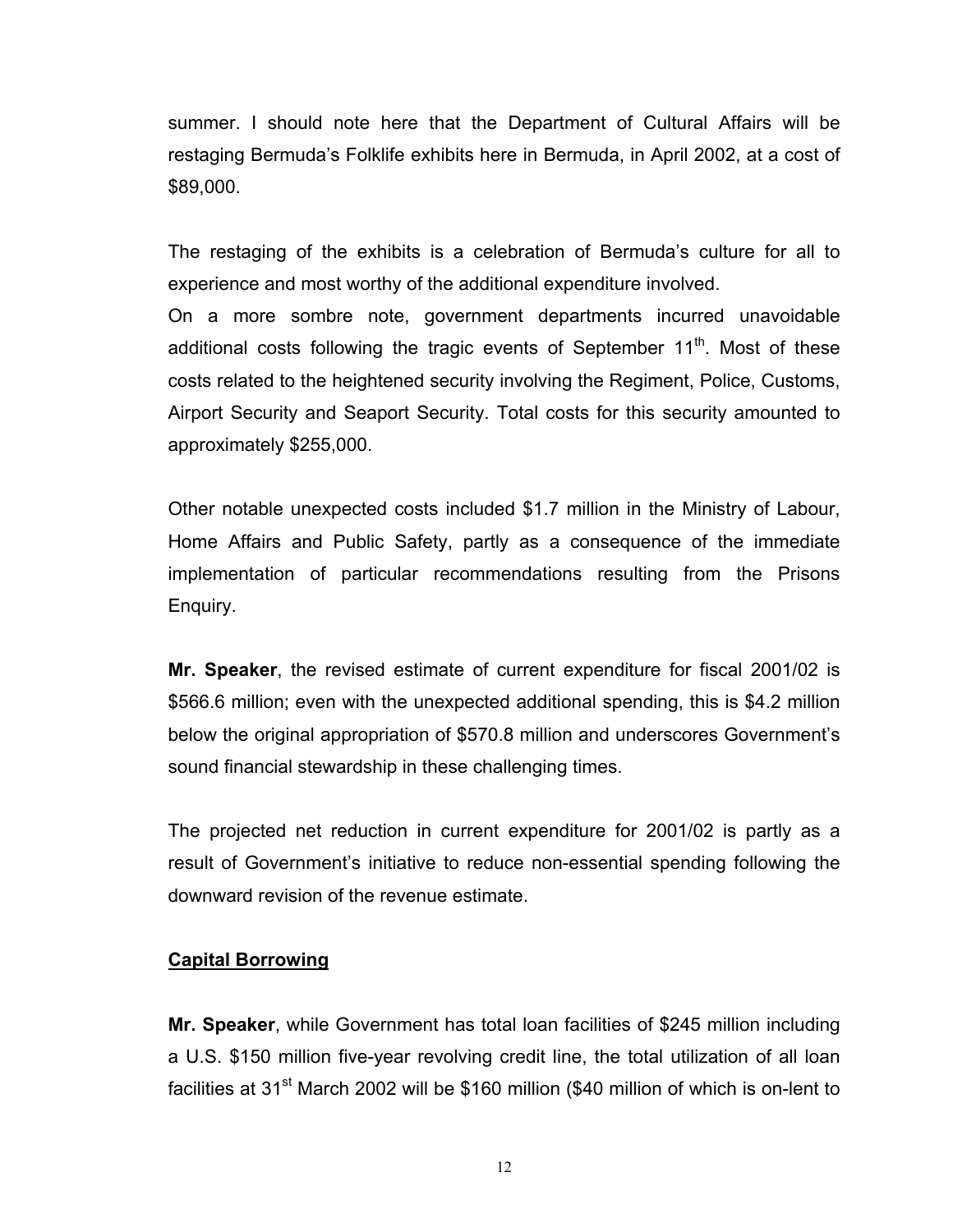the Bermuda Housing Corporation). This level of utilization represents 65 per cent of the available credit capacity. With the statutory ceiling on Government debt at \$250 million, this is well within the policy limit of 10 per cent of GDP.

The Ministry of Finance estimated Bermuda's GDP in 2001 at \$3.5 billion, thus the statutory debt ceiling of \$250 million is equivalent to 7 per cent of GDP. **Mr. Speaker**, Government will continue to review the statutory debt ceiling, but there are no plans to raise the limit in the 2002/03 fiscal year.

#### **Estimates of Revenue and Expenditure 2002/03**

**Mr. Speaker**, at the beginning of my address I stated that Government is committed to building a viable framework for the economic and social progress of the entire community.

Part of this framework must include capital investment in our aging physical infrastructure to ensure the efficient delivery of essential public services – including education, health, housing and transportation.

**Mr. Speaker**, the projects included in Government's Capital Expenditure Plan for 2002/03 have been carefully scrutinized. Only those capital projects that address government policy priorities such as education, housing and transport or health and safety considerations, or international security standards (e.g. Airport Operations) have been included.

**Mr. Speaker**, earlier I also stated that Government would only borrow to invest in real assets to secure our community's future. Implementation of our 2002/03 Capital Expenditure Plan will require approximately \$75 million in additional borrowing. Funds will be drawn from existing loan facilities and will remain within the prudent limits of both policy and law.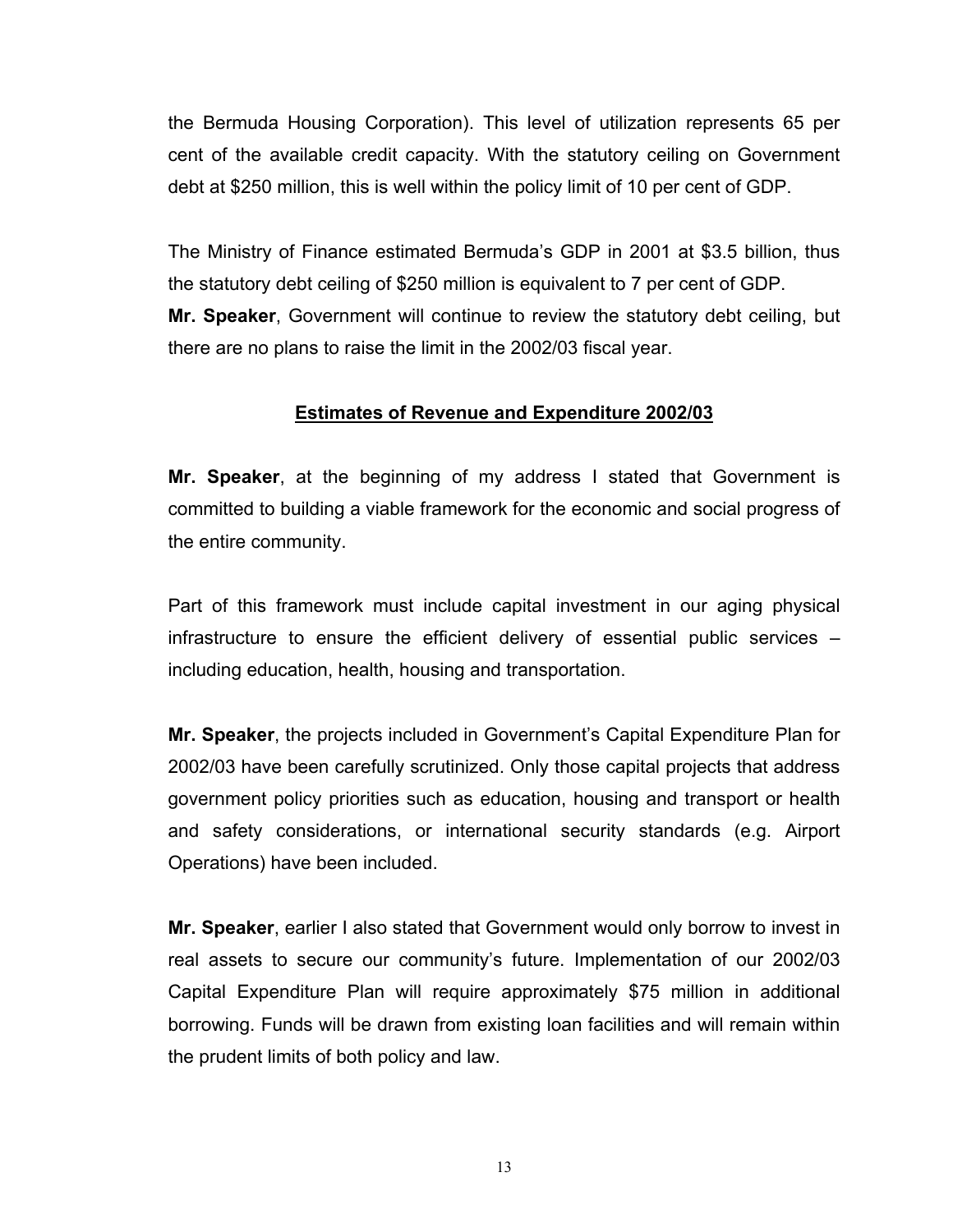#### **Capital Expenditure Projections**

**Mr. Speaker**, I will now highlight a few key components of Government's Capital Expenditure Plan. The sum of \$109 million will be invested in social infrastructure, educational plant, transport infrastructure and office accommodation.

Approximately \$104 million of the 2002/03 Capital Expenditure Plan represents the continuation of work in progress. Continuing development of the second senior school will absorb an estimated \$28 million. Upgrade work on the Middle Schools (Spice Valley Middle School, Dellwood Middle School and Clearwater Middle School) will continue in 2002/03 with an investment of \$5.3 million.

Government also plans to complete school safety upgrades in primary schools, with an investment of \$563,000 in the 2002/03 fiscal year.

**Mr. Speaker**, further investment in educational plant in the forthcoming fiscal year accounts for 40 per cent of the capital development budget. Government regards this investment as essential to the continuing delivery of the school curriculum in an effective and efficient manner within a modern and safe school environment.

The 2002/03 Budget provides \$11 million in the Ministry of Labour, Home Affairs and Public Safety for the new Hamilton Police Station and Magistrates Court. This project comprises five new courts, including a dedicated Family Court, as well as space for court administration and support services. The complex also includes a new Hamilton Police Station with improved prisoner holding facilities and an additional floor for general Government offices, in order to reduce office rental expenses. It is anticipated that the project will go to tender in the first quarter of the 2002/03 fiscal year.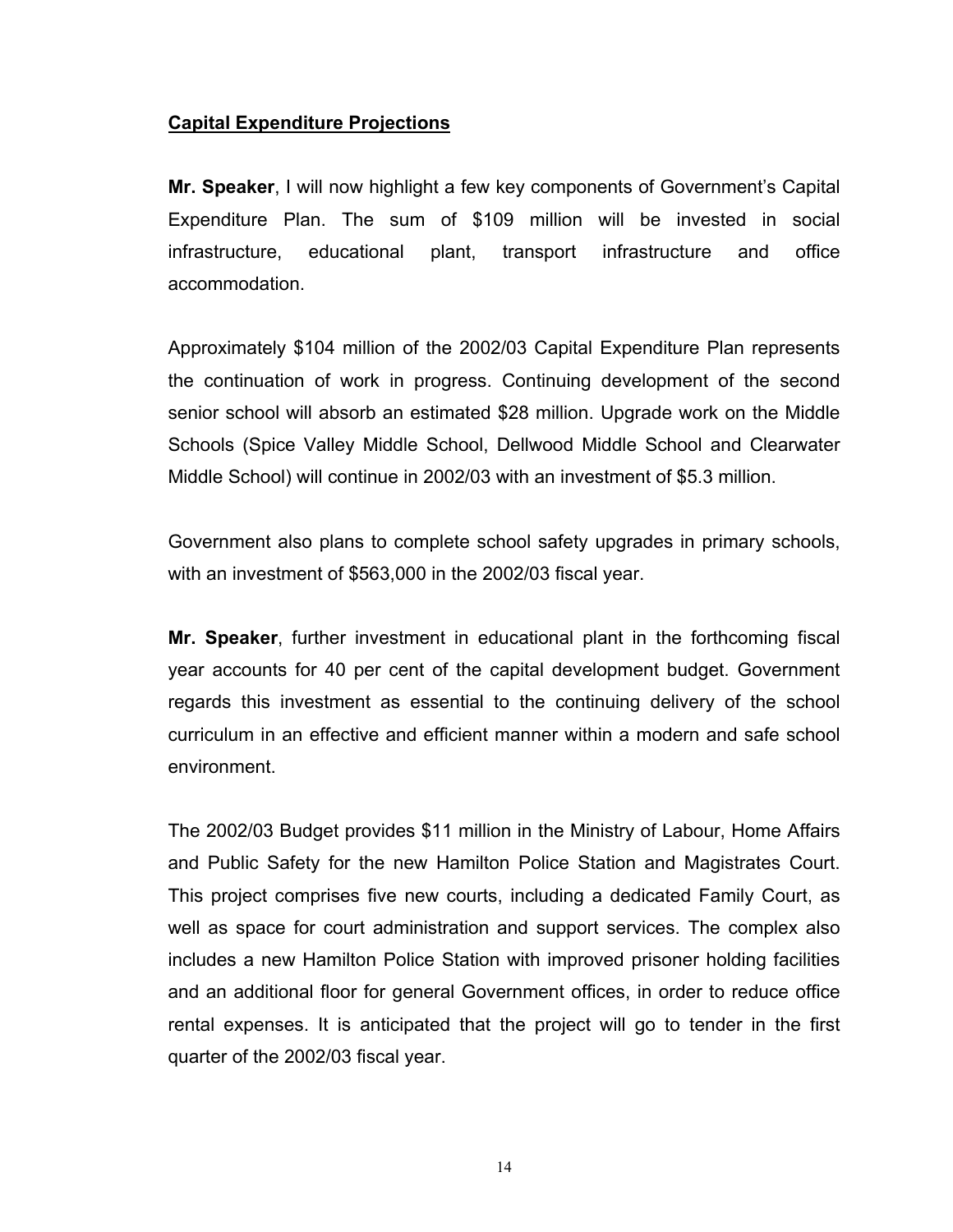**Mr. Speaker**, in the Ministry of Health and Family Services, \$500,000 has been allocated for capital works in 2002/03. The amount of \$250,000 has been provided for design work on the new St. George's Parish Rest Home. The St. George's Parish Council is currently considering sites for the new facility planned to offer a range of services for senior citizens including daycare.

The amount of \$250,000 is allocated for a planned 32,000 square foot Residential Care Unit to provide assessment and treatment facilities for troubled youth. It has been designed to accommodate up to 40 residents. The project is at an advanced design stage and a submission for planning approval has been made.

**Mr. Speaker**, in the Ministry of Works & Engineering, \$23.7 million has been allocated in support of a number of projects. The refurbishment of ferry docks and public landings will absorb \$5.9 million. Refurbishment of the Swing Bridge will be completed with a further investment of \$4.4 million. The Causeway structural refurbishment is also to be completed in 2002/03 with a capital outlay of \$1.4 million. And \$250,000 has been allocated for work on the Flatts Bridge.

The mobile seawater desalination plants represent a new project in the Capital Expenditure Plan; \$1.8 million is provided for this project in fiscal 2002/03. These mobile plants offer protection against any severe drought that may arise.

The amount of \$900,000 has been budgeted for the realignment of Marsh Folly Road and \$1.5 million is allocated for continuing work on the Pembroke Marsh Development Plan. I might note, **Mr. Speaker**, that the road realignment is required to stabilize the substructure on the southern side adjoining Pembroke Marsh. The public may have noticed a sink in the road near to Dutton Avenue.

**Mr. Speaker**, with regard to the Ministry of Transport, approximately \$7.6 million has been earmarked for development work at the Department of Airport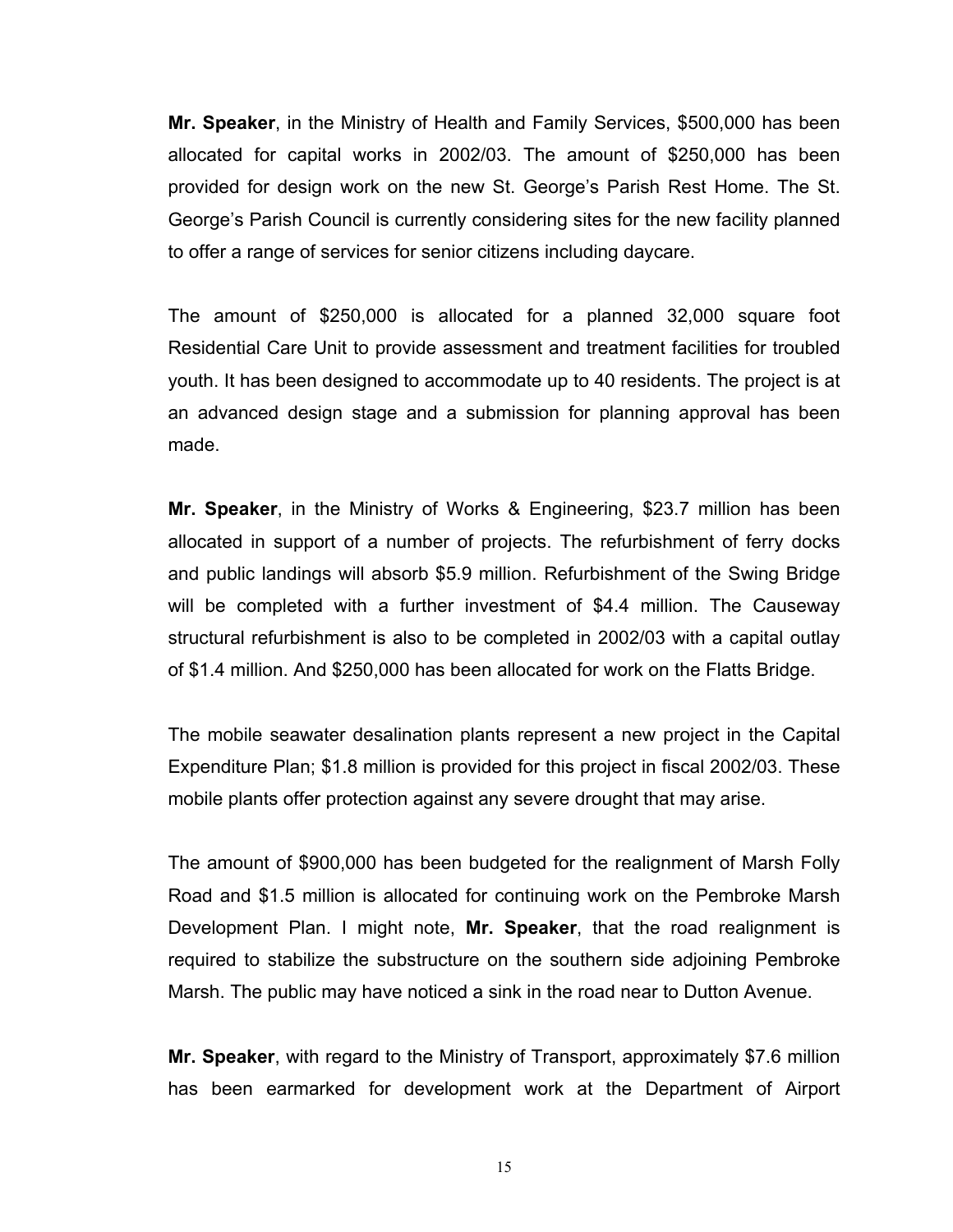Operations. Projects include further work on the runway upgrade, (\$1.3 million); a baggage hold for the x-ray equipment that will be used to scan all checked luggage, (\$1.9 million); and fire safety upgrades and air-conditioning improvements to the Air Terminal Building, (\$1.2 million).

The Ministry of Transport has also agreed to assist the Corporation of Hamilton in making improvements to the Central Bus Terminal on Washington Street.

**Mr. Speaker**, you will recall that that facility was originally erected in 1974 and it has lasted well beyond the design age of 10-15 years. In September 2001, an inspection of the concrete tops and piping was conducted due to concerns about the structural integrity of the concrete canopies because of their age. Planned improvements include increased seating capacity, better lighting and enhanced security.

In order to accommodate the Corporation's request for assistance with this important project, the Transport Ministry reduced its planned acquisition of new buses by \$1.5 million in 2002/03. This project will reduce existing risks to public safety as well as improve traffic flow.

\$3.2 million has been provided to the Ministry of Environment for further improvements to parks, for acquisition of open spaces and for development work at the Bermuda Aquarium, Museum and Zoo.

**Mr. Speaker**, capital grants in the forthcoming year of 2002/03 come to \$6.1 million. Of this amount, \$5 million is for the National Sports Centre, \$1 million for the Bermuda Land Development Company and \$100,000 for Commissioner's House in Dockyard.

**Mr. Speaker**, in addressing Government's Capital Expenditure Plan, I wish to mention one aspect of the Bermuda Housing Corporation's (BHC) plans for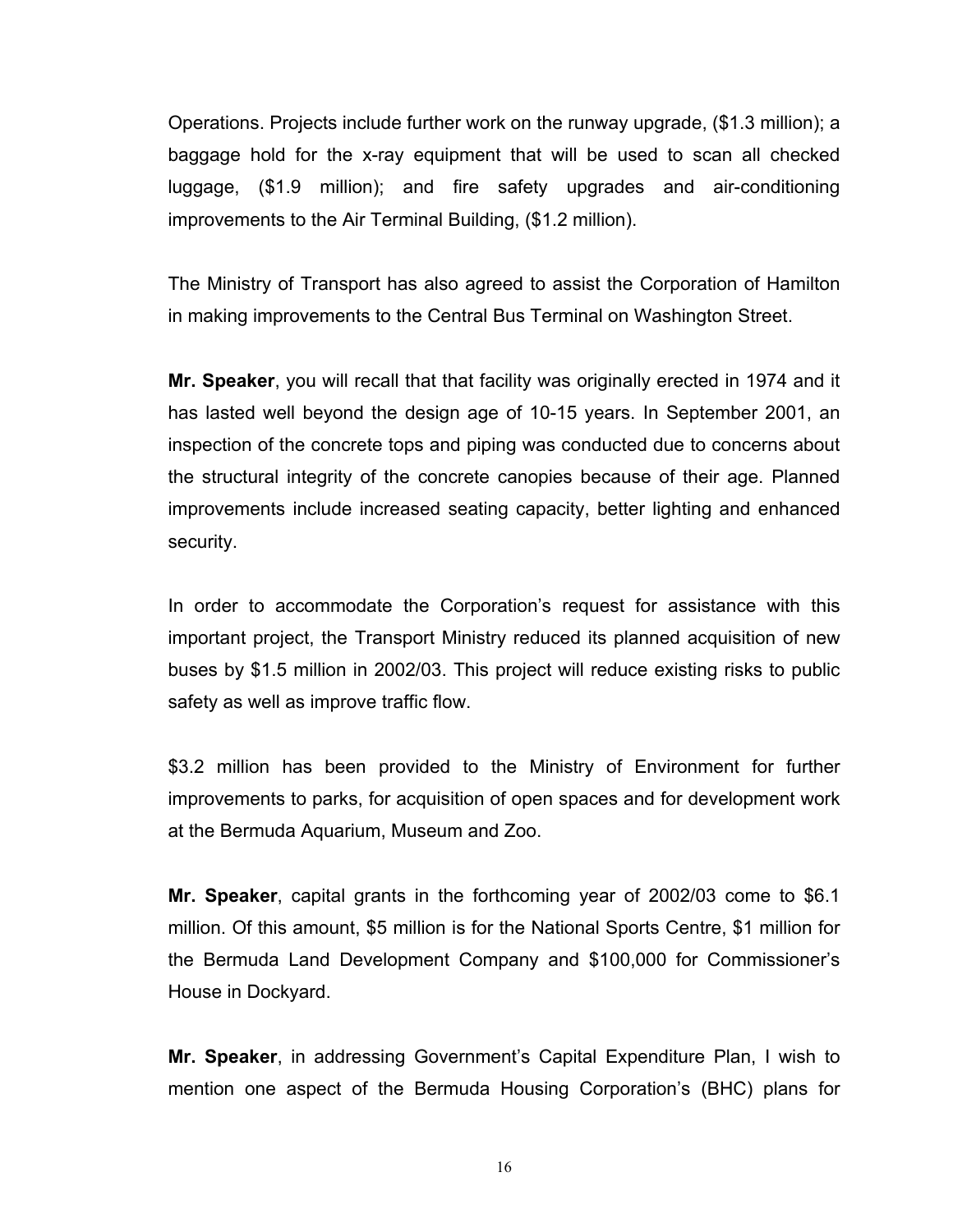2002/03. BHC's capital expenditure in 2002/03 will address the increasing need to provide adequate and affordable housing for the growing number of single men with low incomes. This provision is particularly important in view of the condition of the current Canadian Hotel (which houses 72 single men) and the Salvation Army property on North Street. The Bermuda Housing Corporation plans to build two multi-storey boarding houses in the City of Hamilton which will provide rooms for up to 75 single men.

**Mr. Speaker**, returning to Government's Capital Expenditure Plan, a number of major capital acquisitions have been provided for in 2002/03.

In the Ministry of Labour, Home Affairs and Public Safety, some \$3.7 million is allocated to purchase telecommunication equipment, computers and new vehicles for the Bermuda Police Service and the Bermuda Fire Service.

The Ministry of Telecommunications and E-Commerce is provided with \$5.7 million for additional computers and systems development work. Within this allocation, just over \$1 million is provided for e-commerce initiatives, including a project to accept e-signatures, a Government Portal/Website and a Government Intranet/Internet network.

\$3.6 million is provided for upgrades to computers, furniture and school equipment in the Ministry of Education and Development, while the Ministry of Transport will receive approximately \$4.5 million in 2002/03 for the acquisition of replacement buses, navigation aids and radio equipment; \$1.2 million is also included in this allocation for the new ferries.

Finally **Mr. Speaker**, \$2.8 million is allocated to the Ministry of Works & Engineering for replacement equipment for the Tynes Bay Waste Management Facility, golf course equipment, and for vehicles and equipment.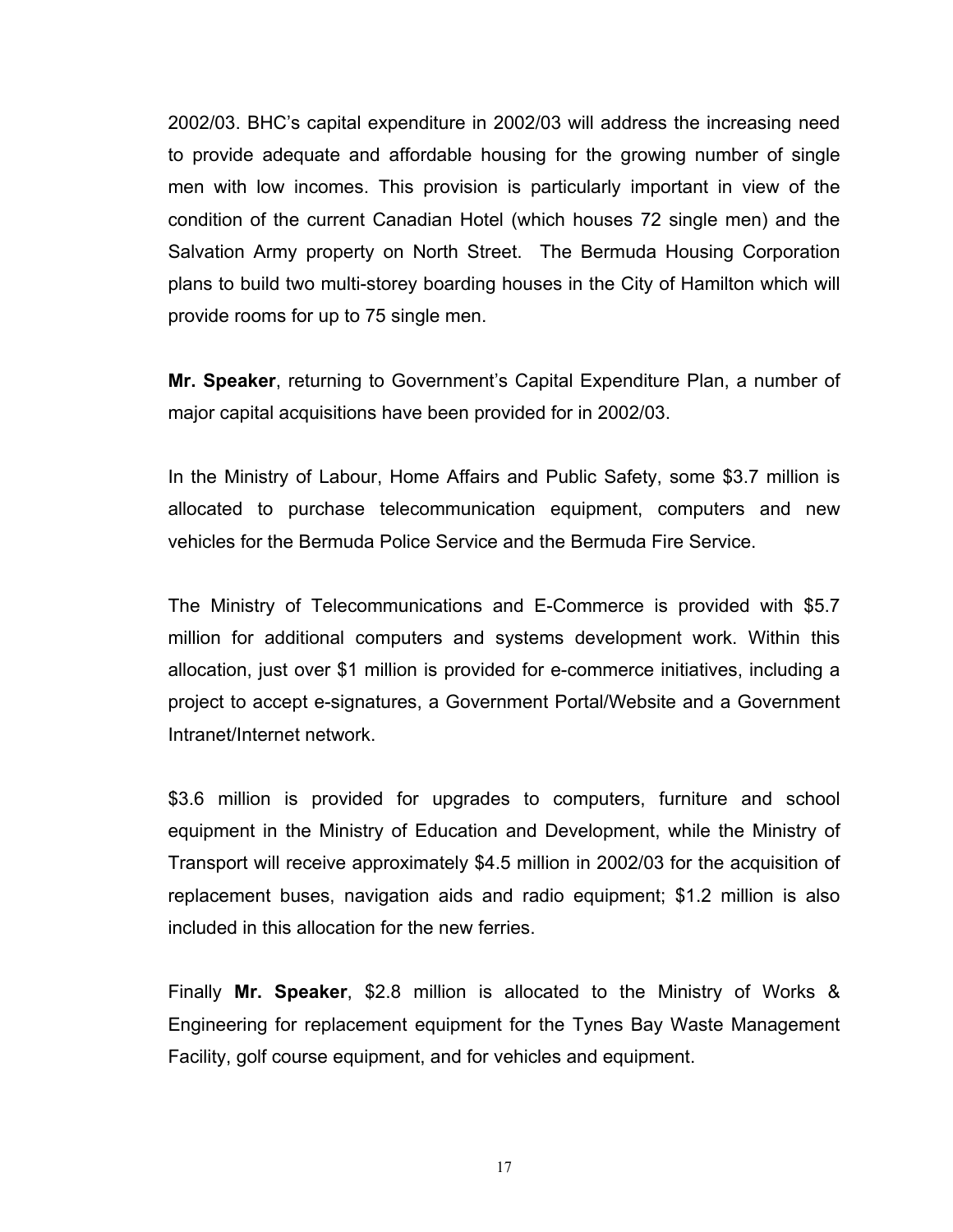**Mr. Speaker**, I turn now to the current Estimates of Revenue and Expenditure for the year 2002/03.

#### **Current Expenditure Projections**

**Mr. Speaker**, Government's total planned current account expenditure for fiscal 2002/03 is \$585.5 million. This sum includes Sinking Fund contributions of \$3 million and debt service charges of \$10.7 million. Budget 2002/03 also incorporates an increase of \$14.7 million or 2.6 per cent over the Original Estimates for 2001/02.

Given the flat to slightly negative growth outlook for the economy in 2002, **Mr. Speaker,** Government has carefully crafted this Budget so that it does not place any further stress on the weakened economy.

**Mr. Speaker**, I can inform the House that the inflation-adjusted year-over-year change in expenditure is down by approximately 1.4 per cent in real terms, which is consistent with the overall forecast for GDP growth in 2002.

In the most recent revision of Bermuda's national accounts by the Department of Statistics, the price deflator used to adjust current values of public administration spending showed a trend increase of 4 per cent per annum between the years 1996 and 2000. This trend value of 4 per cent was used to adjust the nominal increase in Budget 2002/03 of 2.6 per cent. The result was a reduction of expenditure in real terms of about minus 1.4 per cent compared to the previous fiscal year.

**Mr. Speaker**, the distribution of current programme expenditure in fiscal 2002/03, by Ministries, is shown below.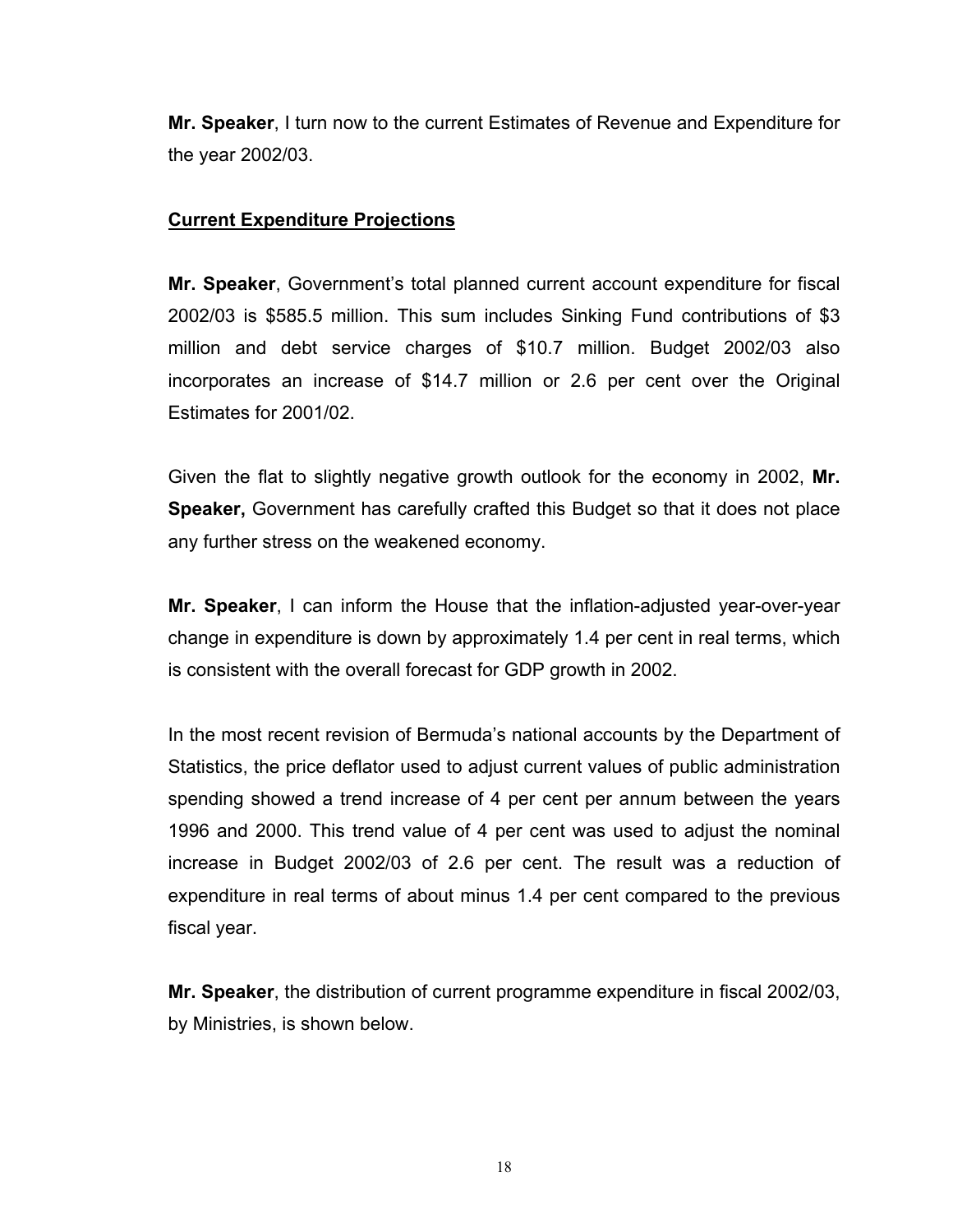The expenditure shown against the Cabinet Office also includes expenditures of the following departments: Personnel Services, Management Services, Statistics, Archives and Information Services.

 **2002/03**

|                                                     | 2002/03         |
|-----------------------------------------------------|-----------------|
| 1. Ministry of Health and Family Services           | \$131.7 million |
| 2. Ministry of Education & Development              | \$94.0 million  |
| 3. Ministry of Finance                              | \$80.2 million  |
| 4. Ministry of Labour, Home Affairs & Public Safety | \$78.7 million  |
| 5. Ministry of Transport                            | \$51.0 million  |
| 6. Ministry of Works & Engineering                  | \$46.4 million  |
| 7. Ministry of Tourism                              | \$35.6 million  |
| 8. Ministry of Environment                          | \$18.3 million  |
| 9. Cabinet Office                                   | \$14.5 million  |
| 10. Ministry of Legislative Affairs                 | \$13.6 million  |
| 11. Ministry of Community Affairs & Sport           | \$11.1 million  |
| 12. Ministry of Telecommunications & E-Commerce     | \$6.7 million   |

**Mr. Speaker**, I will mention just a few programmes: such as Government's social policy priorities in education, training and development, health care, housing, transport and law enforcement, all of which remain at the forefront of Government's spending decisions in 2002/03.

Approximately \$22.8 million of additional funding is included in Budget 2002/03 for programme expansion or new initiatives in these policy areas.

The Ministry of Health and Family Services' budget for 2002/03 is \$131.7 million, reflecting an increase of 6 per cent over Budget 2001. A large share of the increase, some \$4.2 million, represents higher subsidies to King Edward VII Memorial Hospital for patient care of the youth, seniors and the indigent.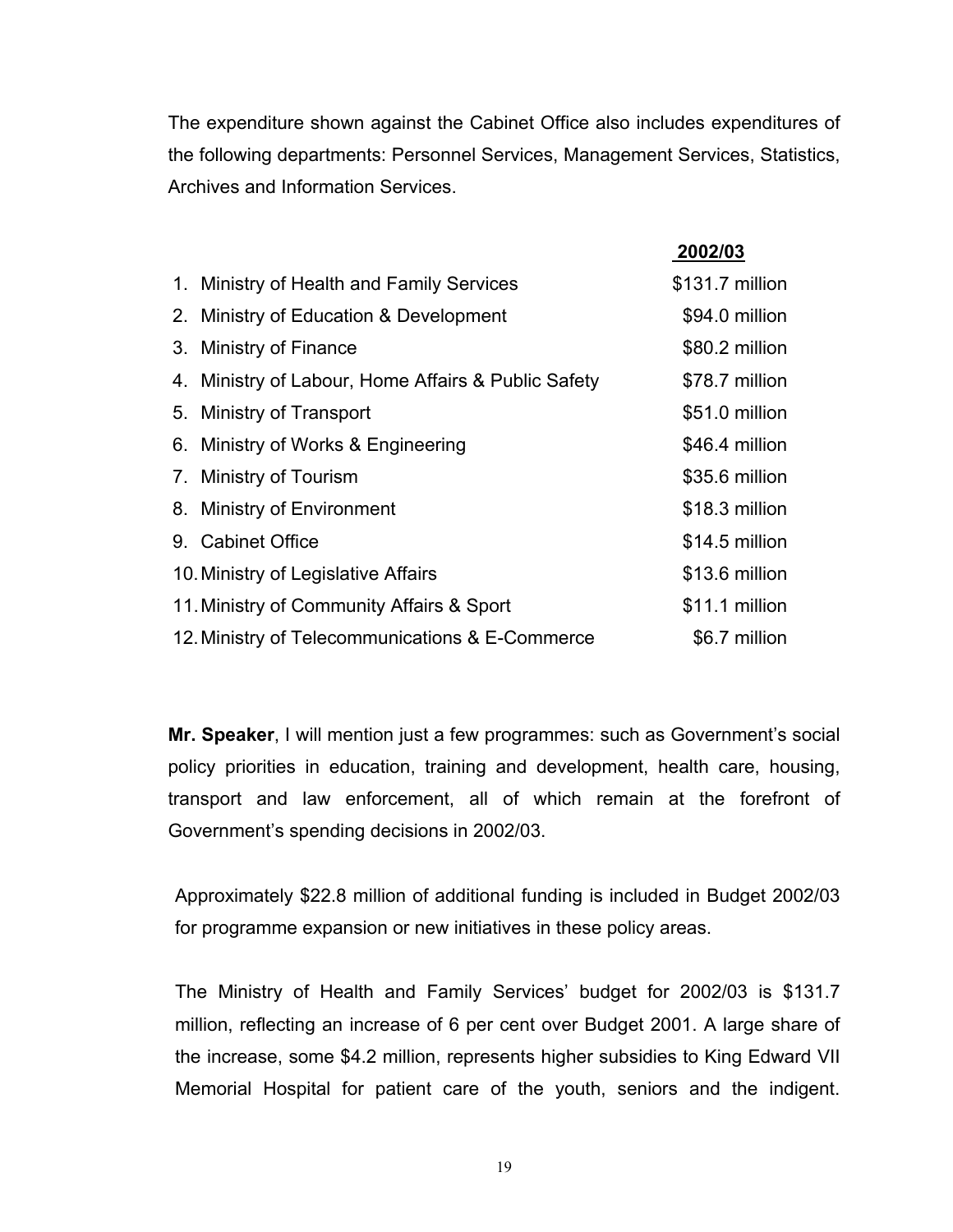Government's commitment to facilitating access to health and medical services by all persons in our community is underscored by the increase in grant aid to the Lady Cubitt Compassionate Association, taking its total grant in 2002/03 to \$1.7 million.

The rollout of the Alternatives to Incarceration Initiative (ATI) will be funded by \$1.8 million in new money, of which \$850,000 is earmarked for the National Drug Commission's role in ATI. The remaining funds will provide for programmes to treat sex offenders and substance abusers; and to support services such as court administration, parole services and community service.

The Department of Financial Assistance will receive an additional \$1.2 million to cover increases in benefit rates and allowances. The main beneficiaries of this increase will be senior citizens and persons who are temporarily unemployed.

**Mr. Speaker**, there is even a provision in the Financial Assistance budget for an Investigation Officer, to ensure that abuse of the system is minimized. We want to ensure that the benefits and assistance are provided for those with a genuine need, not for able-bodied persons who can obtain employment.

**Mr. Speaker**, the Ministry of Education and Development is allocated \$94 million in 2002/03. The Ministry applied zero-based budgeting methods to highlevel programme support areas in the Ministry Headquarters. This approach will be comprehensively applied next year, to yield a more efficient result. In addition to the new money for the Ministry, savings identified in the Ministry's 2001/02 base budget will be allocated to expand (or continue) Ministry programmes such as the 'School Improvement Programme' and the 'Teachers as Scholars' course.

The School Improvement Programme has now completed its first year. The programme focuses on five primary schools identified as needing additional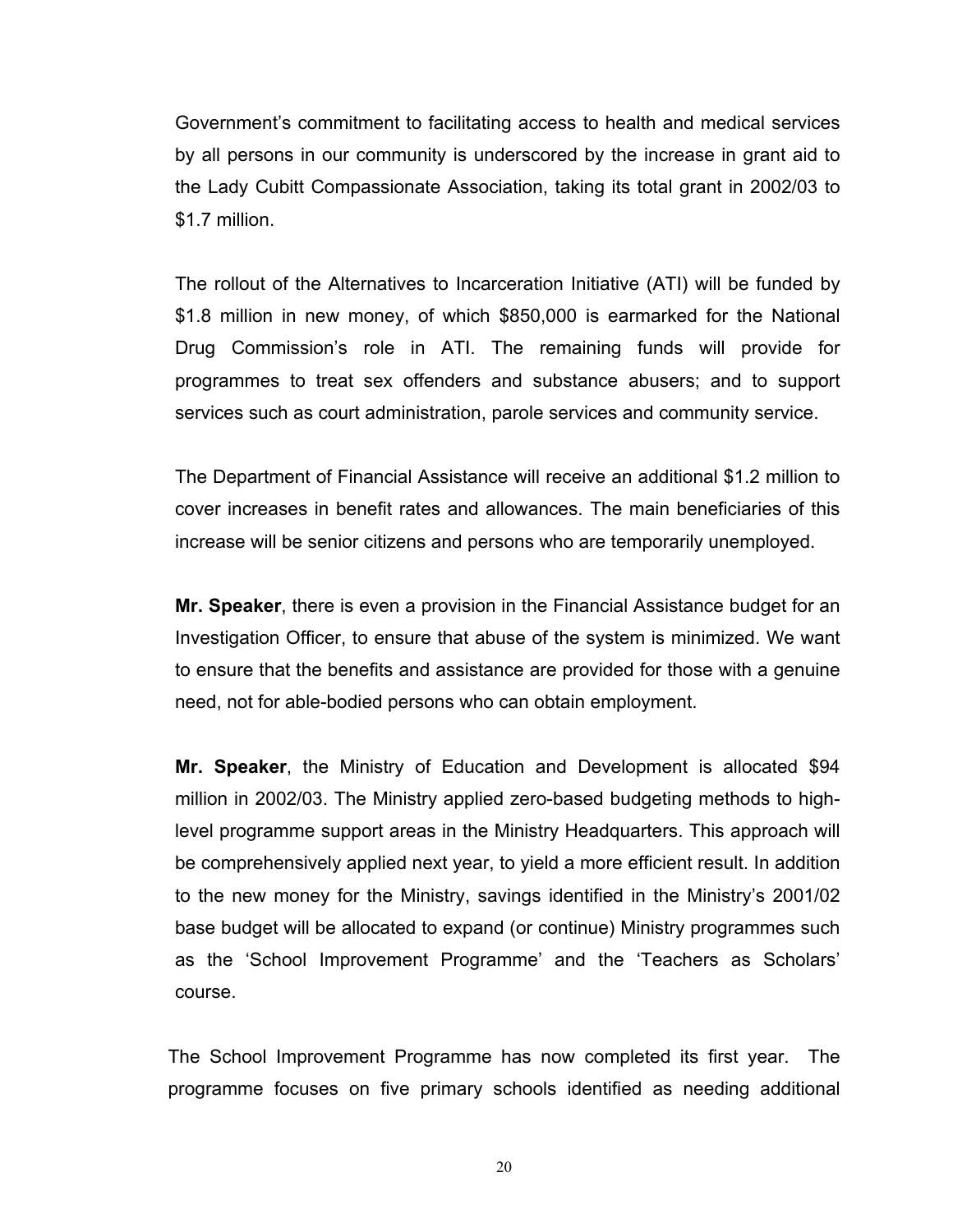support. The schools are already improving and all five showed progress in the Terra Nova tests taken in June 2001! Help for these five schools is focused on the areas of Reading, Language and Mathematics. Progress continues to be tracked in quarterly reports to the Ministry.

In September 2001, 32 aspiring teachers joined the 'Teachers as Scholars' course run by Wheelock College. The course, set up by the Ministry of Education and Development, allows aspiring teachers to gain a teaching certificate without leaving Bermuda. Participants have now completed the initial course requirements and recently commenced the practicum component, of 300 hours of teaching experience, under the supervision of an experienced teacher.

**Mr. Speaker**, in 2002/03, the Ministry will continue its work on the project to introduce licensing for teachers. This represents an enormous step forward and will serve to elevate the status of teachers in the community. Government's goals are threefold: (1) to continually invest in the development of a most important resource, our teachers; (2) to ensure that all those entrusted with the education of our children are suitably qualified; and (3) to recognize the professionalism of teachers.

**Mr. Speaker**, the Ministry of Education and Development will provide additional grant funding of \$2.2 million to the Bermuda College in 2002/03. This grant is a one-time appropriation to offset a deficit in the College's financial position due to losses incurred by the Stonington Beach Hotel.

Although the Bermuda College has operated within its own budget, it has been funding cumulative losses for the training hotel. The one-off grant is intended to stabilize the College's financial position.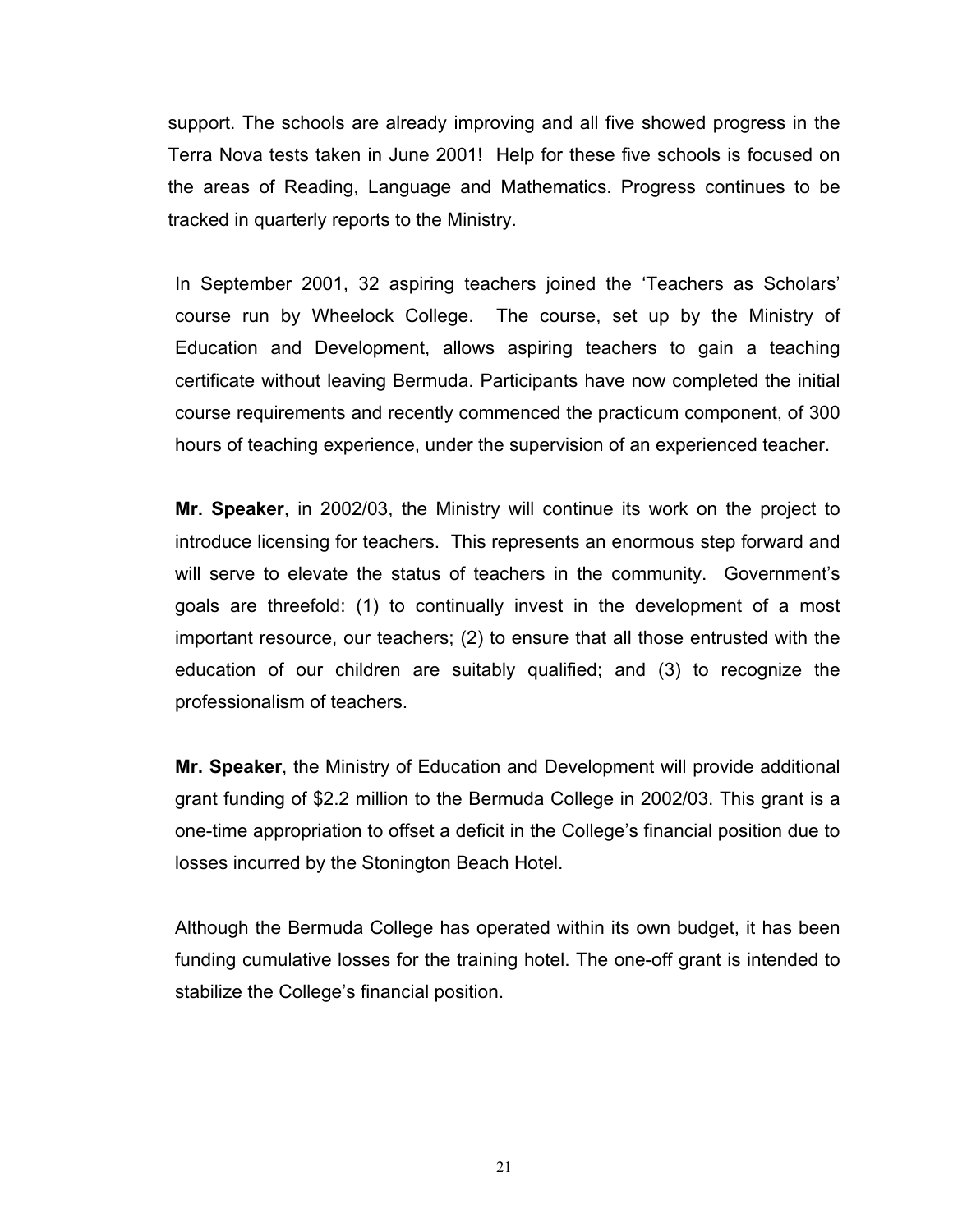The public may be assured that strict controls have now been placed on the hotel's operating costs, and efforts are underway to assign a management contract for the running of the facility.

In addition, the Ministry of Education and Development will provide the College with a grant of \$75,000 in 2002/03 for the Bermuda Careers Centre. The Careers Centre is a public-private partnership initiative that provides career counseling and guidance for young Bermudians.

**Mr. Speaker**, the Ministry of Transport's budget for 2002/03 is \$51 million, which reflects a 9 per cent increase over the past year. The 2002/03 allocation includes \$3.8 million of new money. Approximately 60 per cent of the new money is directed to the launch of the new ferries.

**Mr. Speaker**, the Ministry of Transport is committed to enhancing transportation services for both residents and visitors, by providing first class transportation and facilities in order to meet its policy goal of reducing the number of private vehicles on our roads.

My Cabinet colleague in the Transport Ministry recently unveiled the comprehensive National Transportation Management Report. You will be pleased to know, **Mr. Speaker**, that the Transport Minister plans to table that document in this House for Members' information. The report includes over 100 proposals aimed at improving public and privately-operated services, transportation for the physically challenged and the elderly, as well as proposals to improve environmental quality and management of traffic congestion.

**Mr. Speaker**, insurance rates for aviation property and third party liability cover have hardened considerably in the wake of the terrorist attacks in the United States last September. As a consequence, the Department of Airport Operations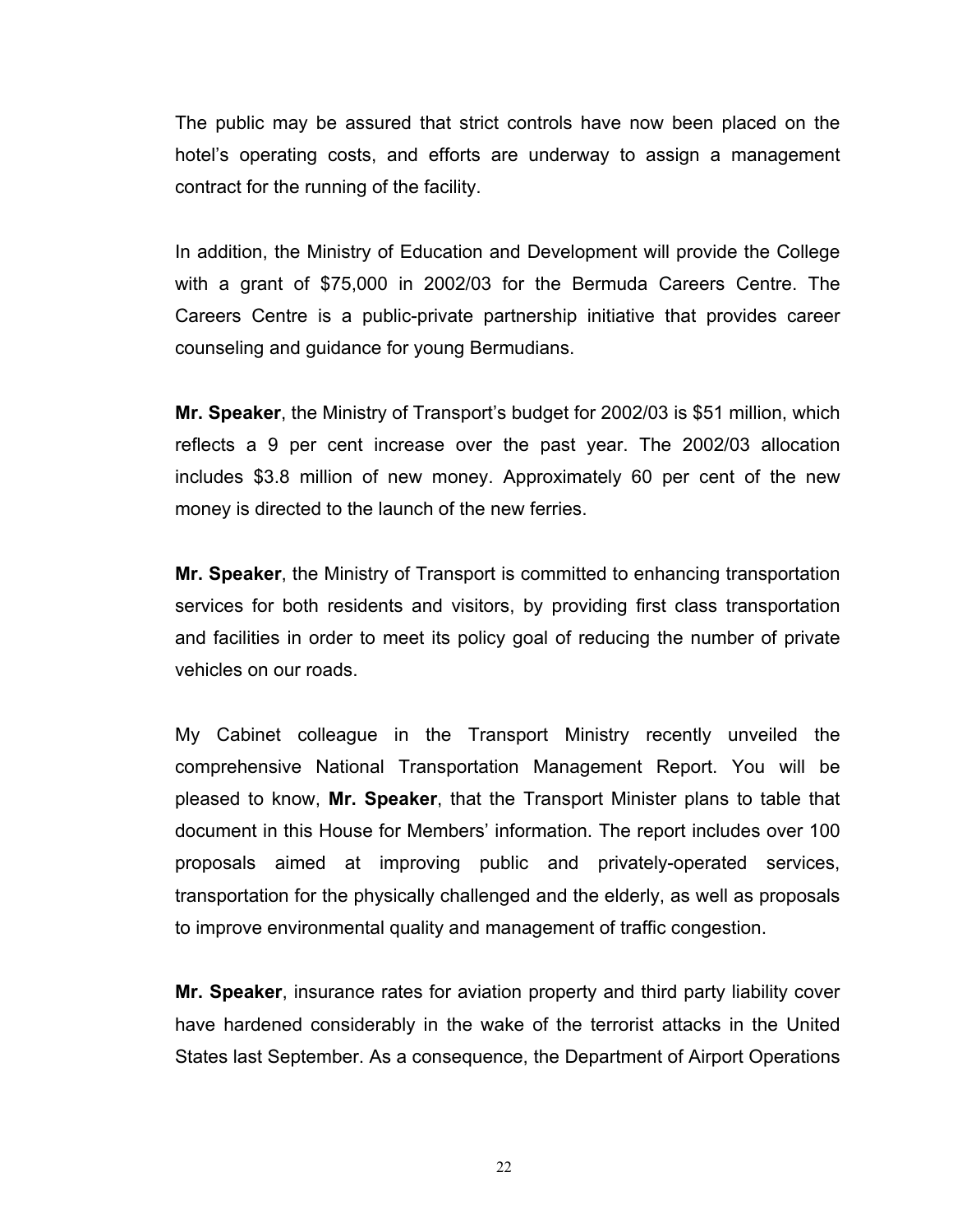requires an additional sum of \$470,000 in 2002/03 to meet the expected increases in insurance premiums.

The premiums for terrorism coverage – where such coverage is available – have increased ten-fold and the amount of cover has been capped at only \$50 million by the world insurance market. This represents a significant reduction in the amount of terrorist insurance coverage that was previously available.

**Mr. Speaker**, airlift to Bermuda is vital to our country's continued progress and prosperity and in order to safeguard Bermuda's interests, the Ministry of Transport, together with the Ministry of Tourism, will be holding meetings with all air carriers currently serving Bermuda.

These meetings will help to reinforce Bermuda's commitment to the partnership and certainly show support to these airlines. Government will seek to retain, or in some cases, increase existing services to the Island to satisfy our tourist, business and local travel needs.

Further meetings are also planned with new carriers to ensure they are aware of Bermuda's increasing business and tourist activities; and to invite them to initiate new services in the future.

**Mr. Speaker**, reform of the country's correctional facilities is one of Government's policy priorities. Since coming into office, Government has worked to find a way of re-integrating less serious offenders into the community as useful citizens.

To that end, Government has established a Transitional Living Centre, for newly released inmates. Government has also separated civil offenders from criminal offenders with the temporary establishment of the Southside Civil Detention Centre.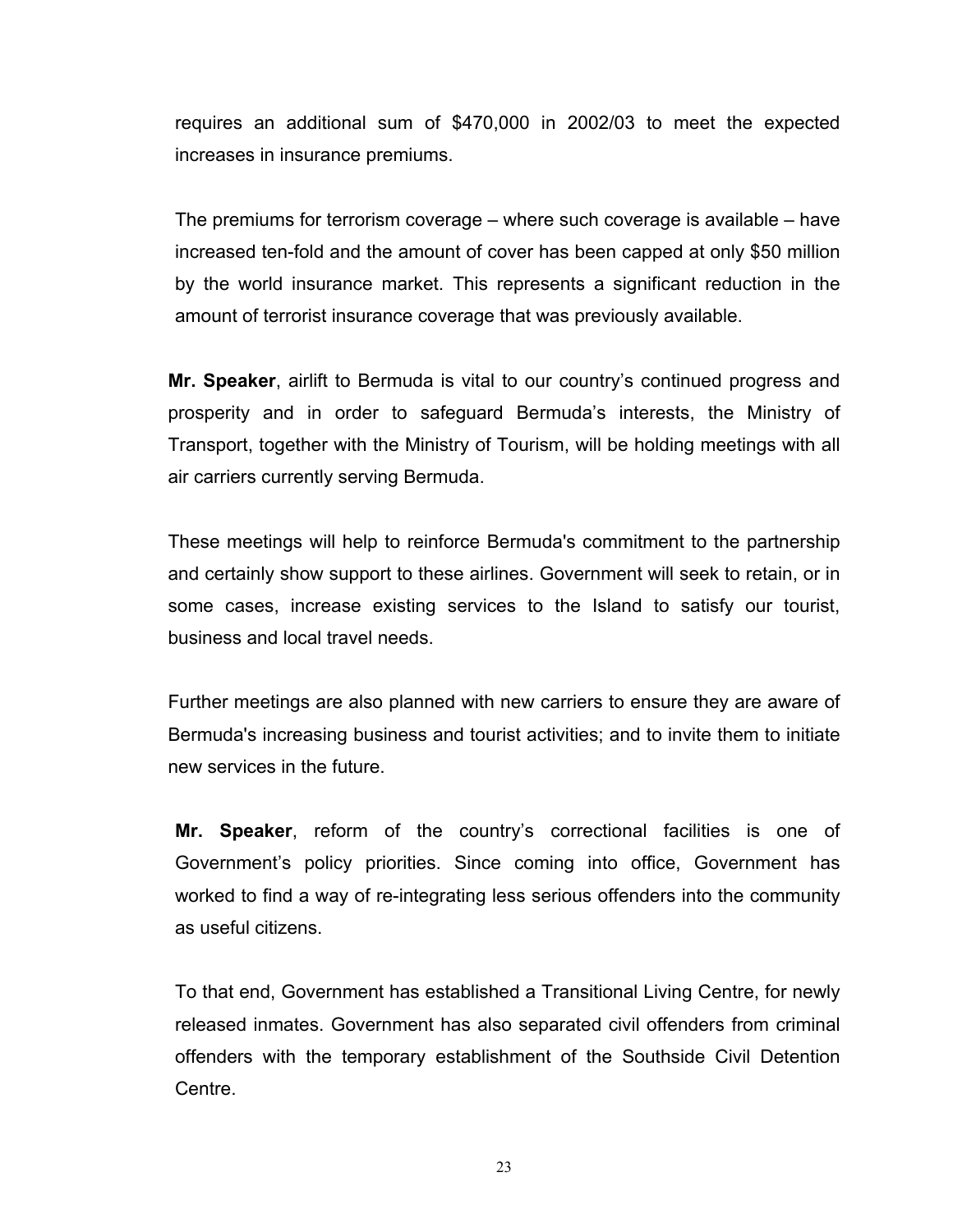To continue the progress made in this policy area, the Ministry of Labour, Home Affairs and Public Safety will receive an additional \$4.4 million in 2002/03, an increase of 5.9 per cent. These additional funds are provided to meet the needs of an expanded programme, operational costs at the Transitional Living Centre, the operational budget for the newly established Parole Board, additional staffing in the correctional facilities and the Southside Detention Centre.

As a result of Government's acceptance of the recommendation on staffing made by the Prisons Board of Enquiry, provision for 30 additional staff is included in this Budget. The staff increase includes 25 additional Prison Officers and 5 additional teachers for an expanded inmate educational programme.

**Mr. Speaker**, the Statistics Department continues to be involved in the National Literacy Project in 2002/03. The project is an OECD initiative to determine literacy standards worldwide. Budget 2002/03 provides funding of \$1.2 million for this effort.

In the Ministry of Telecommunications and E-Commerce, \$1 million in additional funding, an increase of 17.5 per cent, is provided for development work in IT and e-business infrastructure as part of Government's e-Government initiative.

The Bermuda Omnibus Survey continues to show that personal computers and use of the Internet are prevalent among Bermuda's residents: two-thirds of all respondents in the  $4<sup>th</sup>$  Quarter 2001 Survey reported having Internet access through a home computer.

The Ministry of Telecommunications and E-Commerce is also finalizing a National Plan for E-Business. The plan includes a strategy for marketing Bermuda as an e-business centre as well as promoting greater Internet access for Bermuda residents.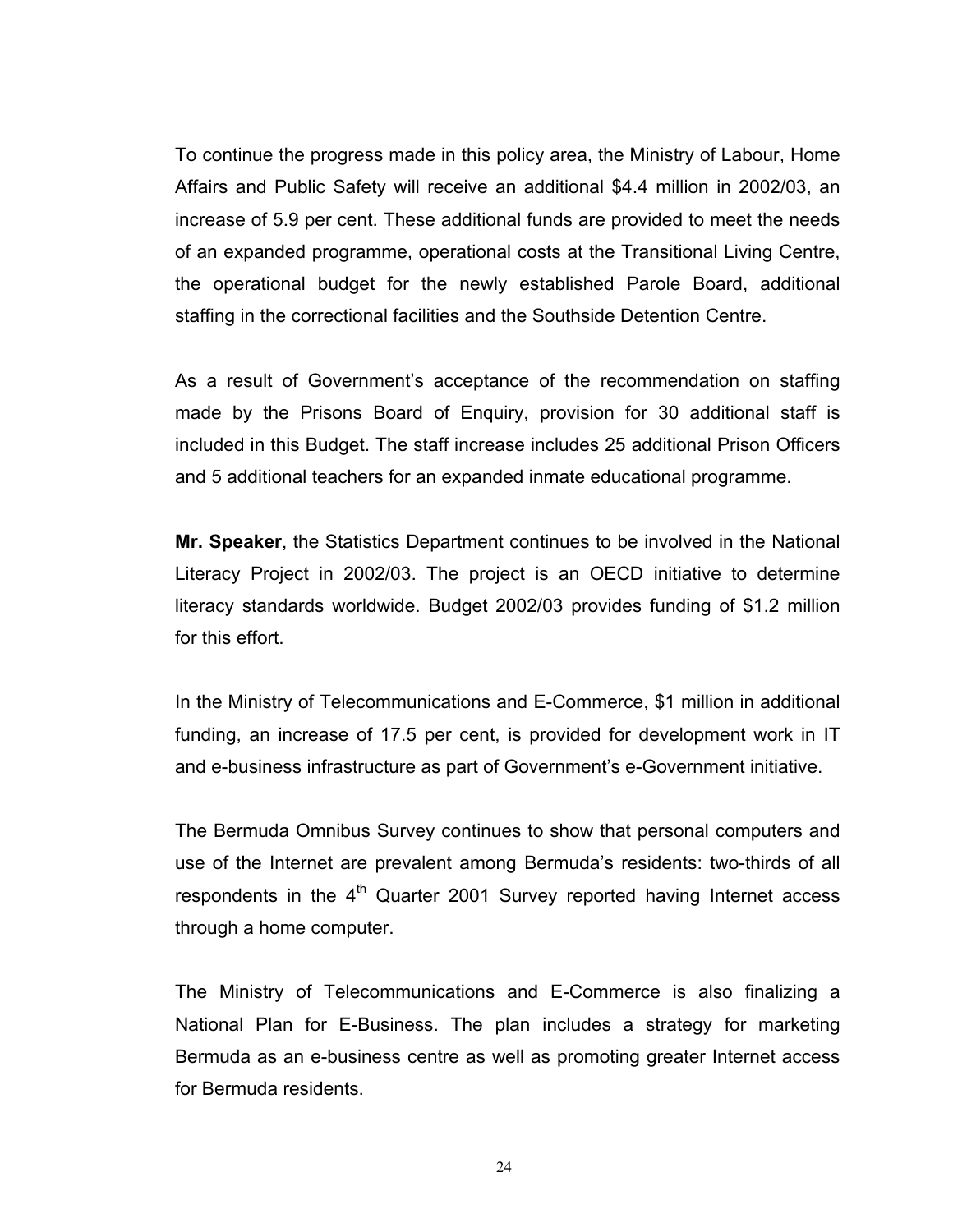**Mr. Speaker**, the Ministry of the Environment will receive an additional \$297,000 in order to launch the Land Title Registration project in fiscal 2002/03; a further \$125,000 is included in the Capital Expenditure Plan. The Land Title Registration project has been planned as a 5-year project and, when completed, will generate an estimated \$2.3 million per year in revenue. The project objective is to effectively manage land in Bermuda by registering and recording all title rights to real estate.

The project is complex and will require legislative amendments to be effective. The first year of the project will consist of research, consultation and the identification of legislative needs.

The Ministry of Tourism has been allocated \$35.6 million in 2002/03. The resized budget for the Tourism Ministry is down by 5.3 per cent from the previous year as a result of the zero-based budget approach. Resources have been allocated on the basis of agreed levels of service delivery in line with performance targets.

**Mr. Speaker**, one exciting by-product of the zero-based budgeting initiative, is the introduction of departmental output measures in the 2002/03 Estimates Book.

For the first time ever, the performance and output measures of departments are clearly stated against each department's funding allocation.

In the interest of greater transparency, the outcomes for departments will be compiled and reported upon each year in the annual Budget.

Within the Ministry of Finance, HM Customs is to receive an additional \$899,000 linked to the transfer of Airport Immigration Officers to Customs. The transfer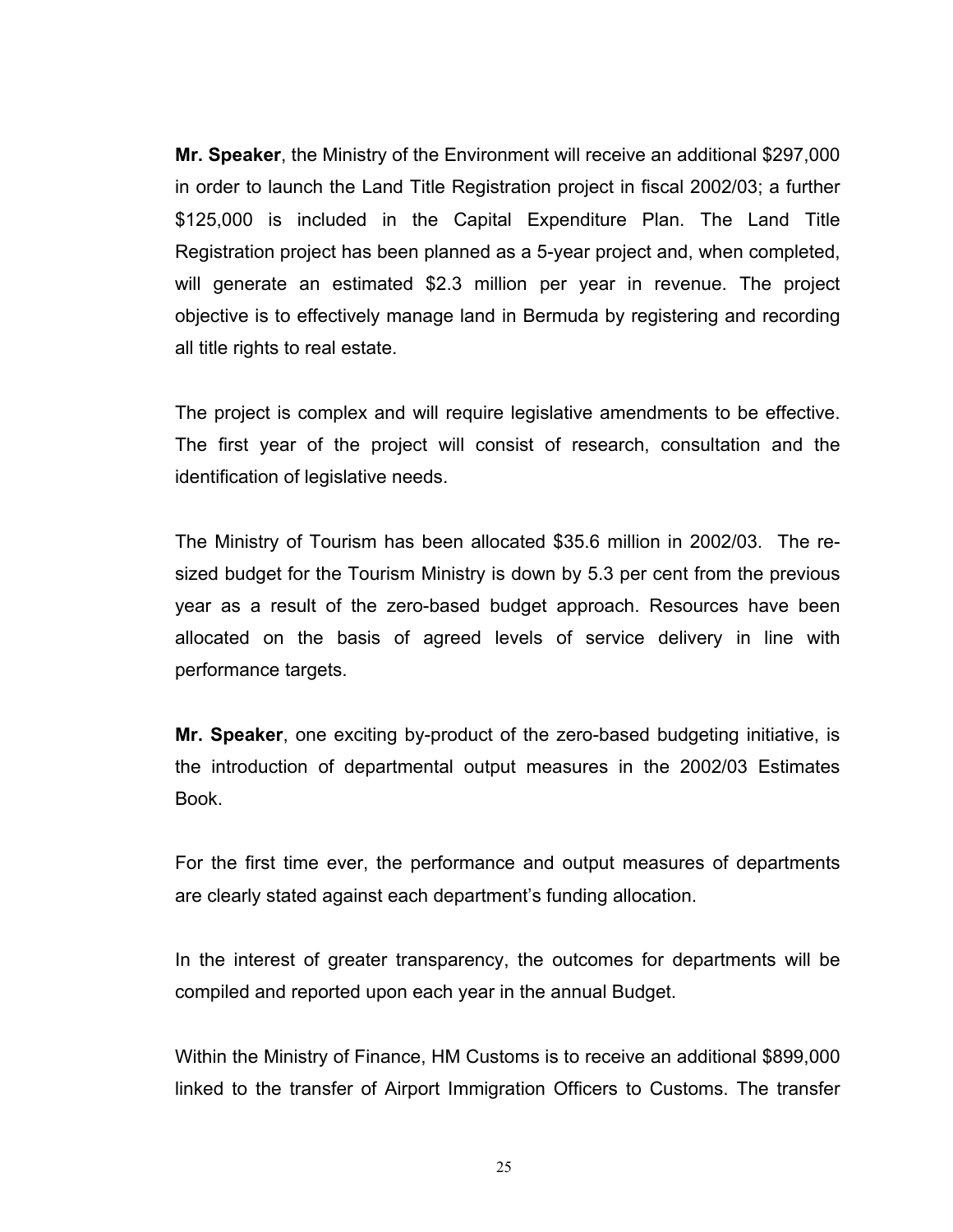took effect in January 2002 and the increase in the Customs budget for 2002/03 is offset by a comparable reduction in the Immigration Department's budget. The transfer will help to streamline passenger processing at the Bermuda International Airport and lead to greater efficiencies in staff deployment, as the key screening functions have been placed under one directorate, namely, HM Customs.

**Mr. Speaker**, there is a reduction in the budget for the Registrar of Companies in 2002/03. This reflects the transfer of the insurance regulatory division – comprising the Supervisor of Insurance and 11 staff members – to the Bermuda Monetary Authority, an independent regulatory body. This transfer satisfies one of the key recommendations in the KPMG Review of Financial Regulation.

**Mr. Speaker**, earlier I spoke of Government's drive to build a viable framework for the further advancement of our community. I spoke also of strengthening the social cohesion in our community through this Budget.

**Mr. Speaker**, Bermuda is a sophisticated and well-developed business jurisdiction that provides jobs for some 37,000 persons. However, a small portion of those jobs is put at risk when the economy contracts.

Government believes that in the same way that sophisticated citizens make insurance arrangements to protect themselves against the everyday risks and hazards of illness, fire, vehicle accidents, theft, storm damage and so on, there should also be provision against the risk of unemployment – that is insurance protection.

**Mr. Speaker**, this long-standing omission in Bermuda's social policy framework must be addressed as a priority. A labour government could not fail to address such a glaring gap in Bermuda's social safety net.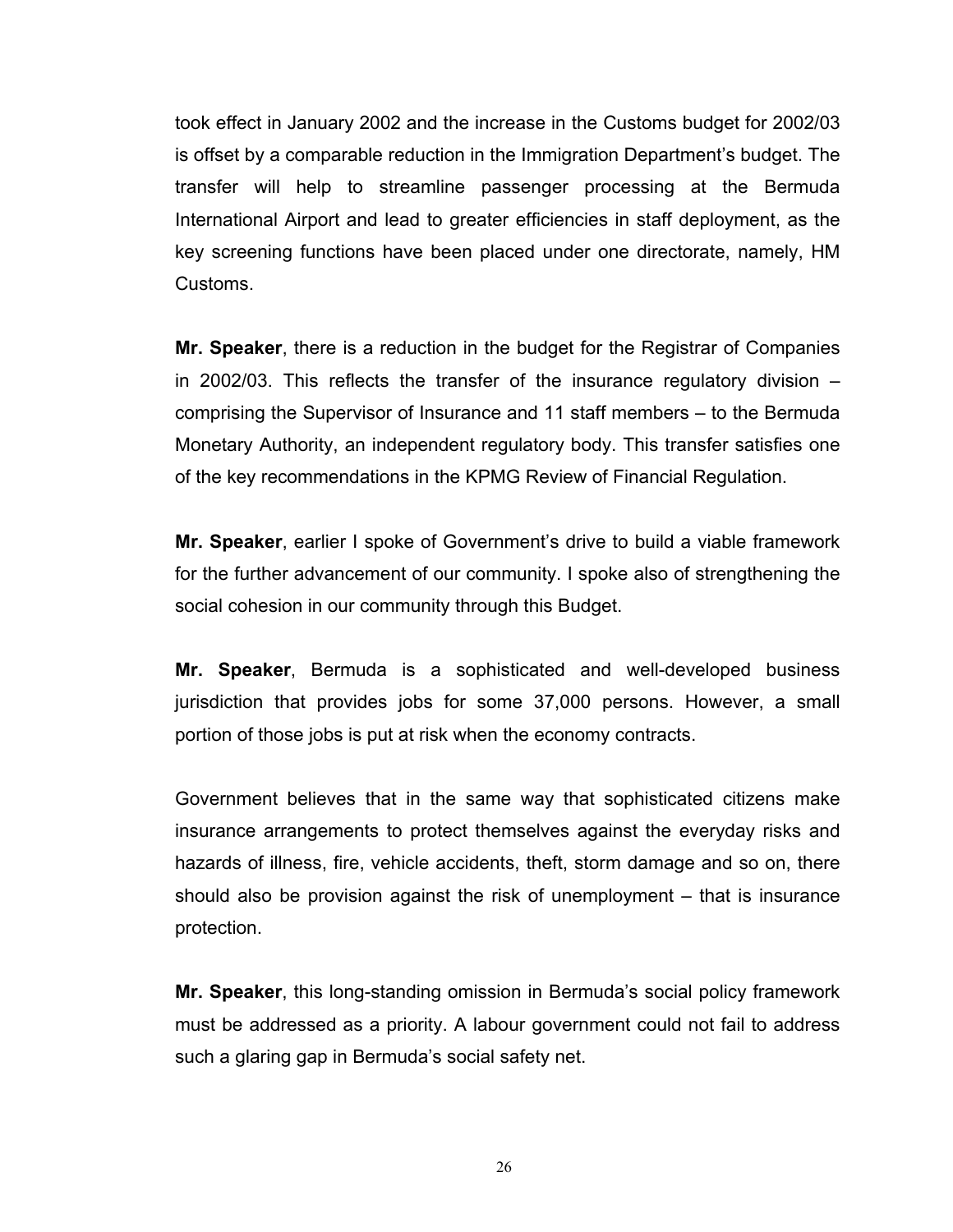Thus, **Mr. Speaker**, just as Bermudians have health insurance – and pensions – so to will Bermudians soon have unemployment insurance.

In this fiscal year, Government proposes to take steps to establish an Unemployment Insurance Fund. This Fund will be seeded with a \$1 million transfer from the Consolidated Fund in 2002/03. As no payments will be made from the Unemployment Insurance Fund in its first year, persons who are laid off, or who lose their jobs in the current recession, may seek assistance from the Department of Financial Assistance.

Government will engage in an extensive consultation process with labour unions and employers during the next twelve months to discuss and establish the operating principles of the proposed Unemployment Insurance Fund.

Issues to be discussed include participation, benefits, conditions for benefit entitlement, financing and administration.

By this summer, Government anticipates issuing a discussion paper that will provide the basis for dialogue and feedback on the operational principles of the proposed Unemployment Insurance Fund.

At the conclusion of the consultation and discussion process, Government will incorporate the broad principles agreed upon in a White Paper. It is hoped that this process can be concluded within the stated twelve-month timeframe.

**Mr. Speaker**, in last year's Throne Speech, Government announced its intention to continue with the programme of public sector reform in order to modernize Bermuda's civil service. A new *Conditions of Employment and Code of Conduct* is now in effect and provides the foundation for a rejuvenated and empowered Civil Service.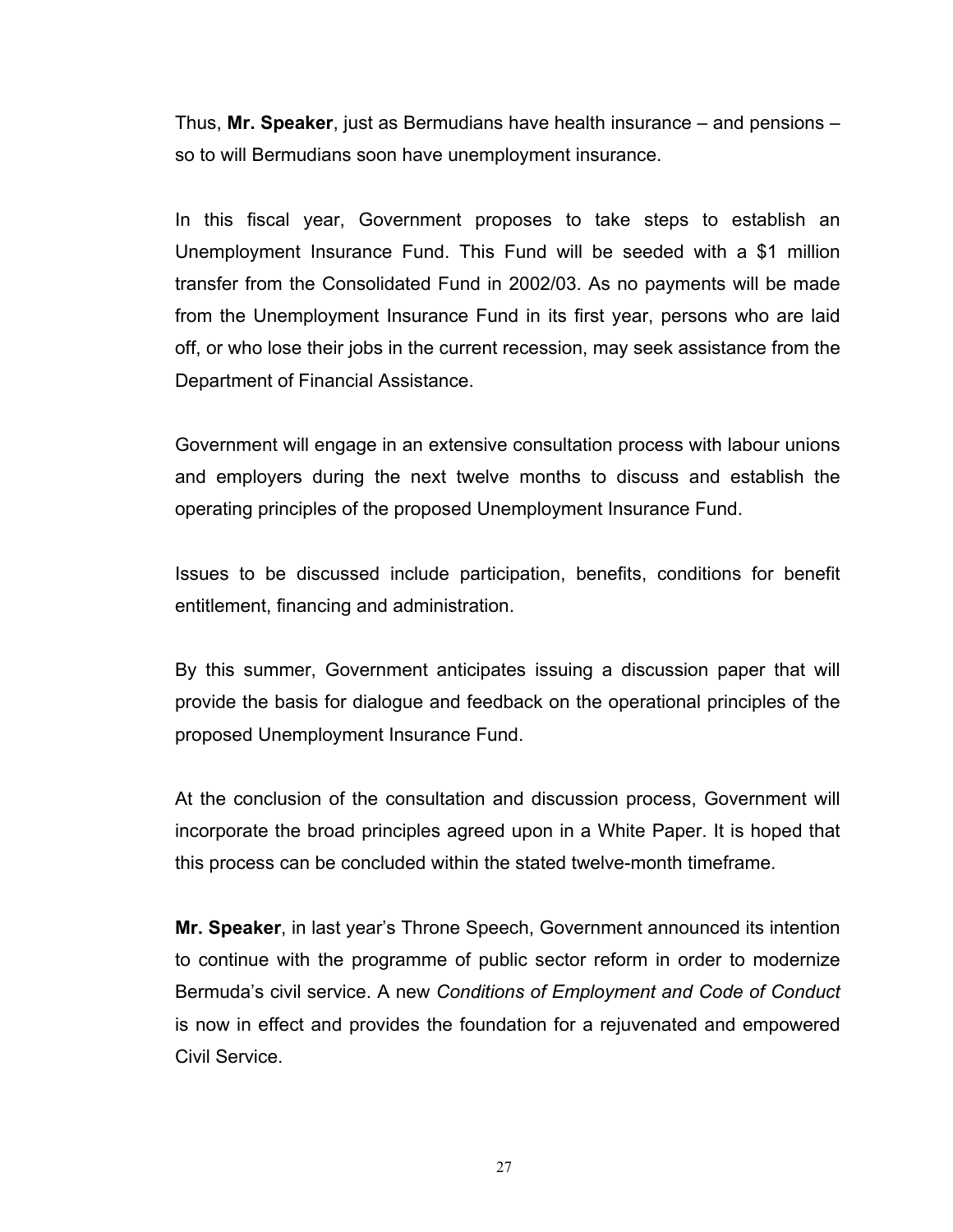Government is very much aware of the keen competition for talent in Bermuda's employment market and while the public sector will never be able to match the salary and benefit packages available in the private sector, reasonable levels of comparability must be achieved in order to attract and retain talented, motivated and innovative staff at all levels to ensure efficient and effective delivery of public services.

The next step in the modernization process is a review of the civil service pay and grading system and accountability framework. The objective is to establish new benchmarks for remuneration using market-based research and to link pay progression to performance. This review has commenced and key changes will be phased in as the work progresses in 2002/03.

In striving to become the employer of choice, Government will provide terms and conditions of service that fairly remunerate applied talent and performance, and encourages innovative thinking and proactive leadership.

**Mr. Speaker**, I turn now to the revenue measures proposed for 2002/03.

#### **Revenue Projections**

**Mr. Speaker**, for the coming year, Government proposes to generate revenues of \$609.2 million, 2.9 per cent less than was proposed for Budget 2001/02. As GDP growth in 2002 is expected to be flat at best, Government does not propose to put through any significant increases in taxation with Budget 2002/03. The adjustments to the tax base that were put through last year will bear fruit when the economy is stronger again.

**Mr. Speaker**, given the revenue projection of \$609.2 million and a combined current and capital budget of \$694.6 million, Government projects a borrowing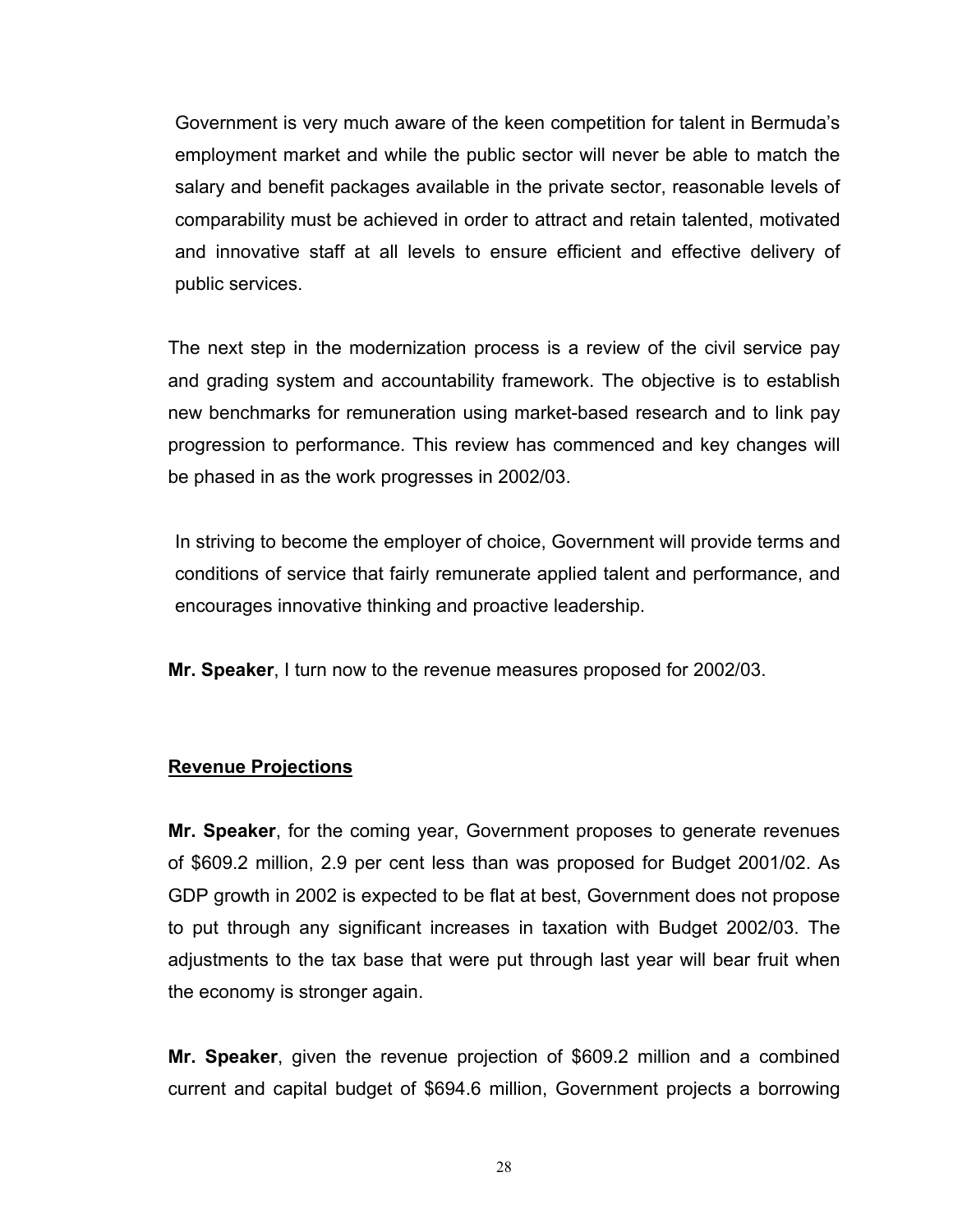requirement of \$74.8 million in fiscal 2002/03 after taking account of cash in hand at the beginning of the new financial year.

The borrowed funds will be used to help finance the development and acquisition of hard assets as outlined in the Capital Expenditure Plan; not for the delivery of current programmes and public services.

**Mr. Speaker**, the Payroll Tax whose standard rate will remain unchanged at 12.75 per cent is projected to yield \$168 million in 2002/03.

In light of the unpromising economic outlook for 2002, Government proposes to extend the Payroll Tax Rates (Special Provisions) Act 2001 for an additional sixmonth period concluding on September 30, 2002.

Retail shops, restaurants, small businesses and taxi operators will thus have the benefit of the relief for one full year as a result of the proposed extension. With the extension of the relief measure, Government is confident that most of the businesses will be able to successfully steer a safe course through the recession.

The Payroll Tax cap of \$225,000 on individual remuneration will remain at that threshold in 2002/03. Top professional and executive staff who are remunerated at these levels are in expanding sectors of the economy and therefore able to contribute their fair share of taxes without risk to profitability, shareholder value or partnership distributions.

**Mr. Speaker**, Government estimates that receipts from Land Tax will amount to \$37.1 million in 2002/03. As promised in the Throne Speech, Government will bring amendments to the Land Tax Act 1967 to reduce the amount of Land Tax payable by those senior citizens who own and occupy a residential unit with an Annual Rental Value in excess of \$90,000.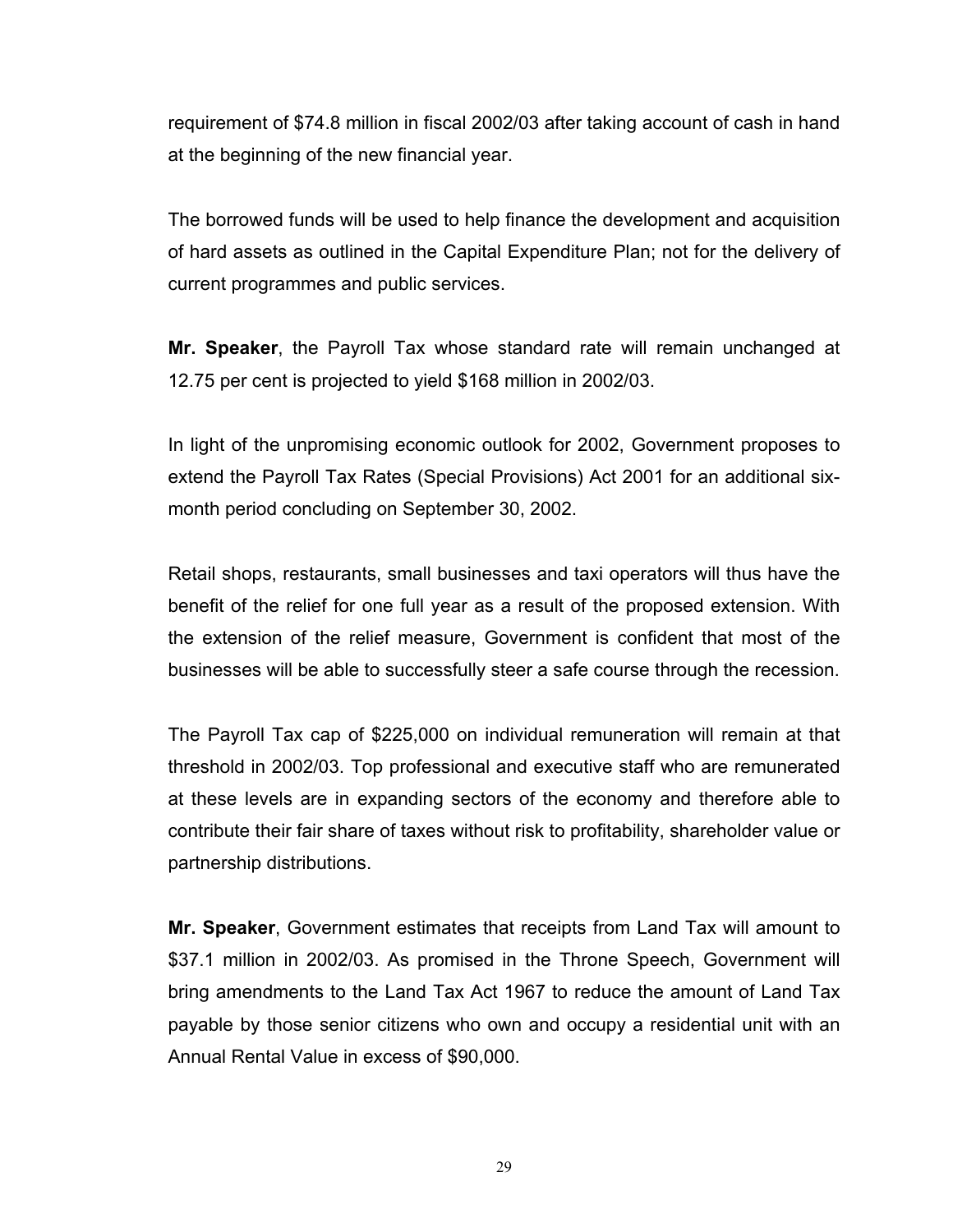Last year, Government announced its intention to restructure the cruise passenger's tax; however, after consultation with principals of the two main cruise lines that service Bermuda, we have agreed not to implement an increase in 2002/03. In exchange, the principals have given an undertaking to use their best endeavors to achieve high occupancy levels on those ships calling at Bermuda's three ports.

Cruise passenger's tax is therefore forecast to generate \$10.5 million in 2002/03, in line with the revised estimate for 2001/02.

Air travel is making a slow recovery and receipts from this source are expected to hold steady in 2002/03 in comparison with the revised estimate of \$9 million in 2001/02.

**Mr. Speaker**, revenue from Customs Duty for fiscal 2002/03 is projected to be \$179.8 million.

A number of minor amendments will be made to the Customs Tariff Act to restore the traditional rates of duty on certain products whose rates were altered by the adoption of the Harmonized System.

Lower rates of duty are being restored in the First Schedule on such items as: drinks with natural flavour that are not 100 per cent juice, horse-drawn carriages, and a number of other products designed to compensate for a physical challenge or disability. It is hoped that these adjustments will serve to finalize the transition to the Harmonized System of classification for imported goods.

**Mr. Speaker**, minor amendments are also being made to the Customs Tariff Act's Fifth Schedule to provide duty relief for end-use purposes. Bait will be added to the list of products that fishermen can import duty free. Churches will now be allowed to import envelopes for tithes duty free. More substantive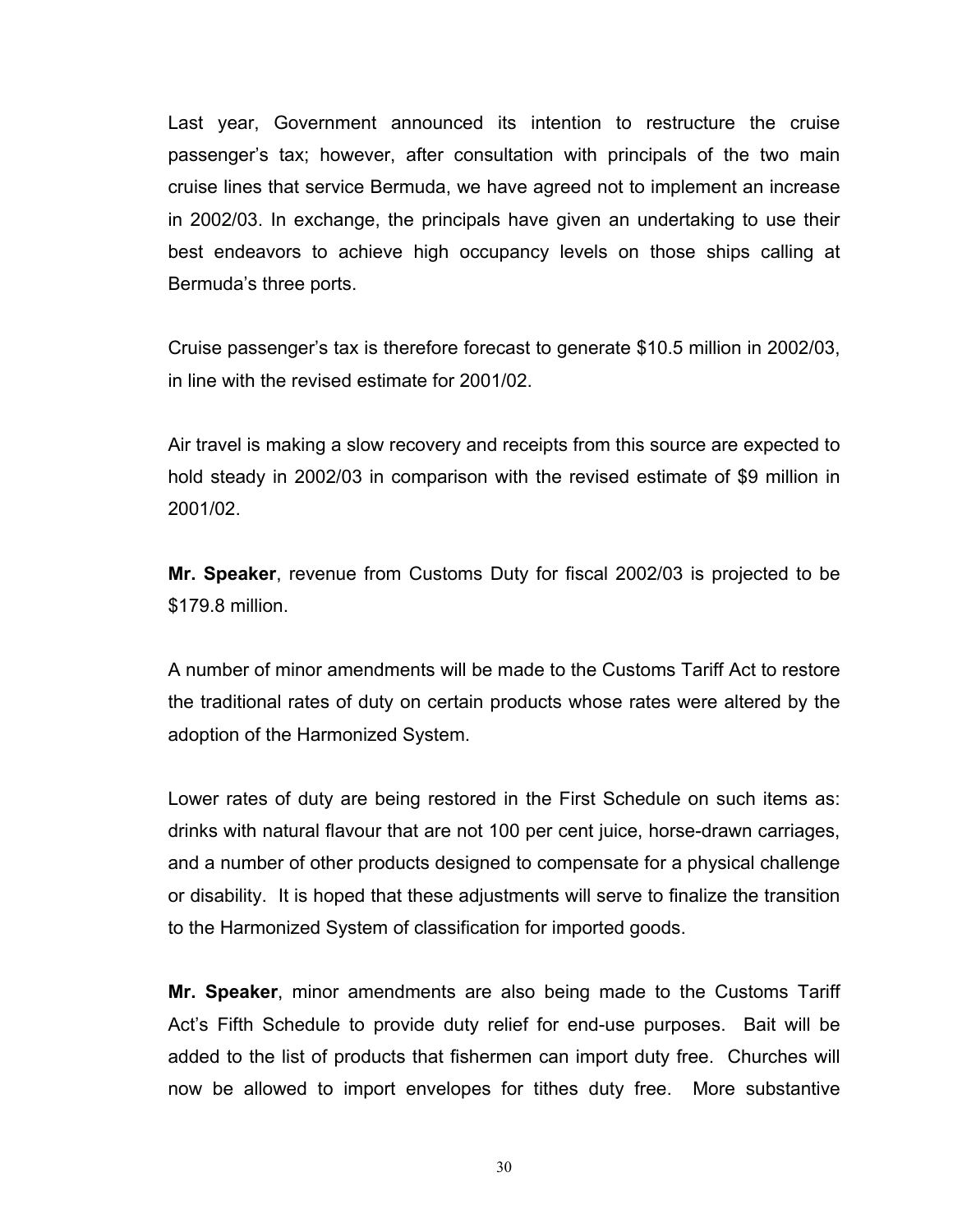changes to the End-Use Schedule will be forthcoming following a thorough review of the Customs Tariff Act and consultation with the affected parties.

**Mr. Speaker**, restaurant operators have approached Government requesting concessions similar in nature to those given to hotels through the Hotels Refurbishment (Temporary Customs Duty Relief) Act 1991. Restaurateurs argue that because restaurants in hotels qualify for relief under the Act, they thereby receive an unfair competitive advantage.

Government found their argument persuasive. Accordingly, we plan to table new legislation to provide temporary Customs Duty relief for restaurant operators who renovate and refurbish their premises.

This measure will help to raise the standard of physical amenities in the hospitality sector. As many restaurant operators use the seasonally slow first quarter of the calendar year to carry out their renovation works, the legislation is being designed to take retroactive effect from January 1, 2002 so that those restaurateurs who started renovations during last month may benefit from the measure.

**Mr. Speaker**, user fees for Government services are reviewed every two years and adjusted to reflect the effects of inflation. Government proposes to adjust these fees upward by 5 per cent in Budget 2002/03. This adjustment is projected to yield an additional \$2 million in receipts from diverse sources, including: planning application fees, drivers' licences, work permits, professional registration fees, blasting permits, boat registration fees and other items far too numerous to specify individually in this Statement.

**Mr. Speaker,** there will be no increase in motor vehicle license fees nor will bus or ferry fares be increased in 2002/03. Government believes that with the planned introduction of the new ferries in 2002/03, this will be an incentive, and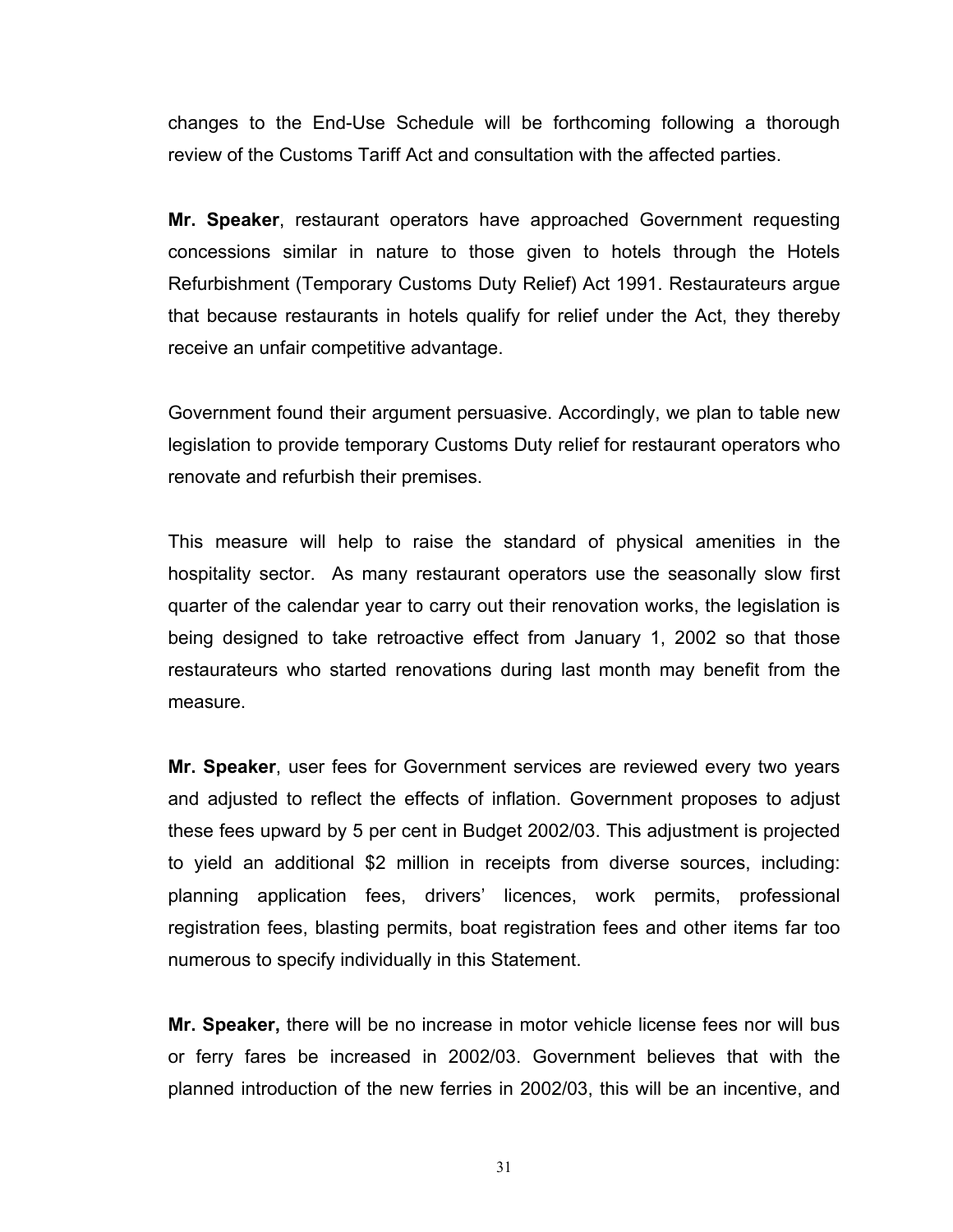excellent value for money, for commuters who will have the benefit of new and improved service at the old ticket price.

**Mr. Speaker**, in summarizing Government's revenue budget for 2002/03, I emphasize the fact that major tax rates have not been increased, while some helpful tax concessions have been introduced or extended.

**Mr. Speaker**, turning briefly once more to senior citizens before concluding, Government announced its intent to raise the contributory and non-contributory pension benefits in the 2001 Throne Speech. Accordingly, amendments to the Contributory Pensions Act 1970 to give effect to the promised increases will be brought before the House. Benefits will be raised by 3 per cent with effect from August 2002. The contribution rate, which is actuarially determined on the basis of the rate of benefit increase, will rise by 4.25 per cent.

In closing, **Mr. Speaker**, I wish to repeat my statement that these are extraordinary times that we live in today. The events of September 11<sup>th</sup> have disrupted and irrevocably changed life, as we knew it.

Economies have been weakened, financial markets have been unnerved and consumer confidence has been shaken.

Governments around the world are struggling to find the correct policy response to a very complex set of psychological, social, economic and political circumstances.

We in Bermuda face a similar set of challenging conditions.

**Mr. Speaker**, in crafting Budget 2002/03, Government has been sensitive to the weak points in our economy while taking note of its strengths.